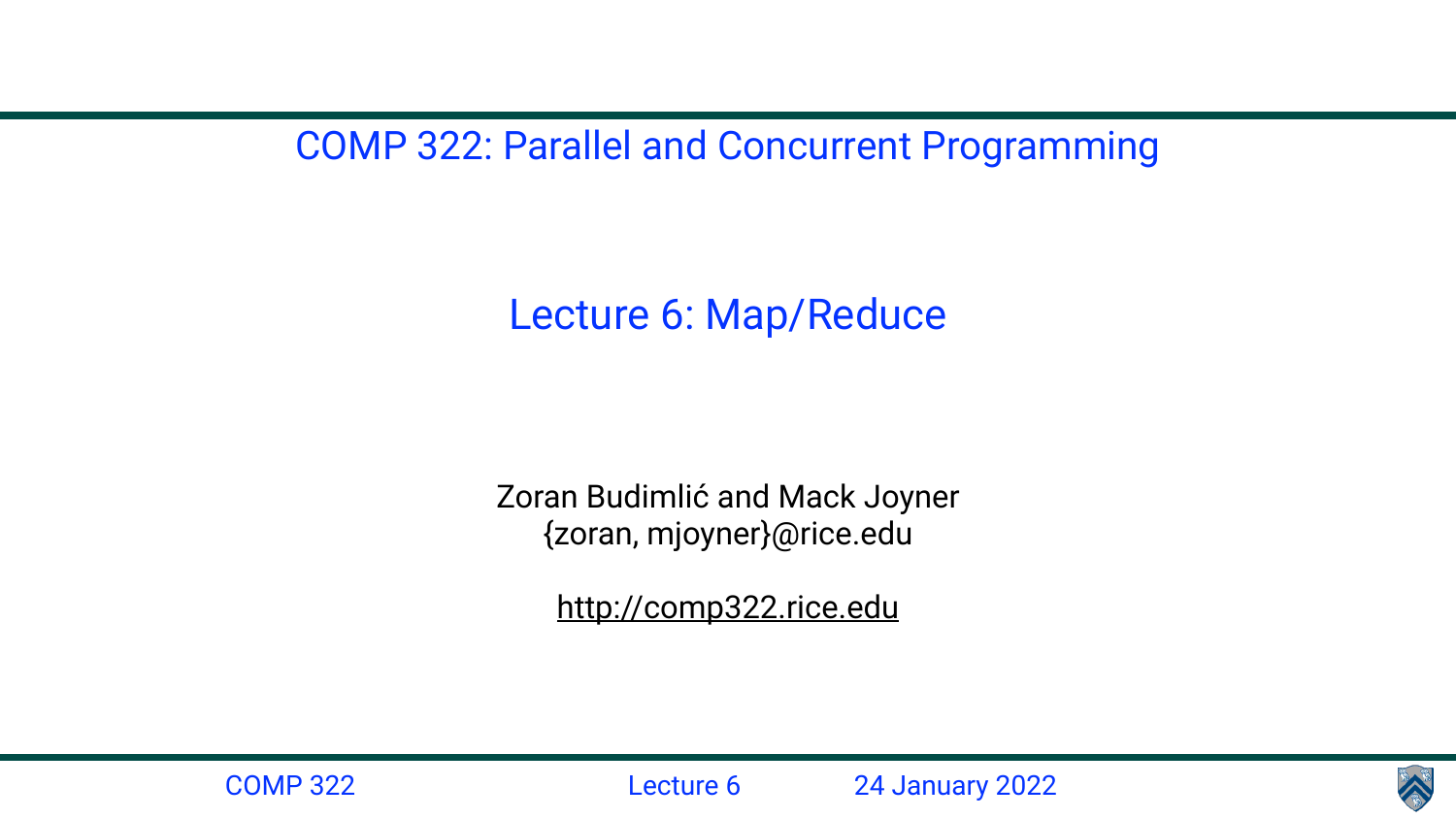# Streaming data requirements have skyrocketed

AT&T processes roughly 30 petabytes per day through its telecommunications network Facebook, Amazon, Twitter, etc, have comparable throughputs IBM Watson knowledge base stored roughly 4 terabytes of data when winning at Jeopardy The amount of data in the world was estimated to be 44 zettabytes at the beginning of 2020. 175 zettabytes by 2025. By 2025, the amount of data generated each day is expected to reach 463 exabytes globally. Electronic Arts process roughly 50 terabytes of data every day. In 2019, nearly 695,000 hours of Netflix content were watched per minute across the world.

- 
- 
- 
- 
- 
- 
- 

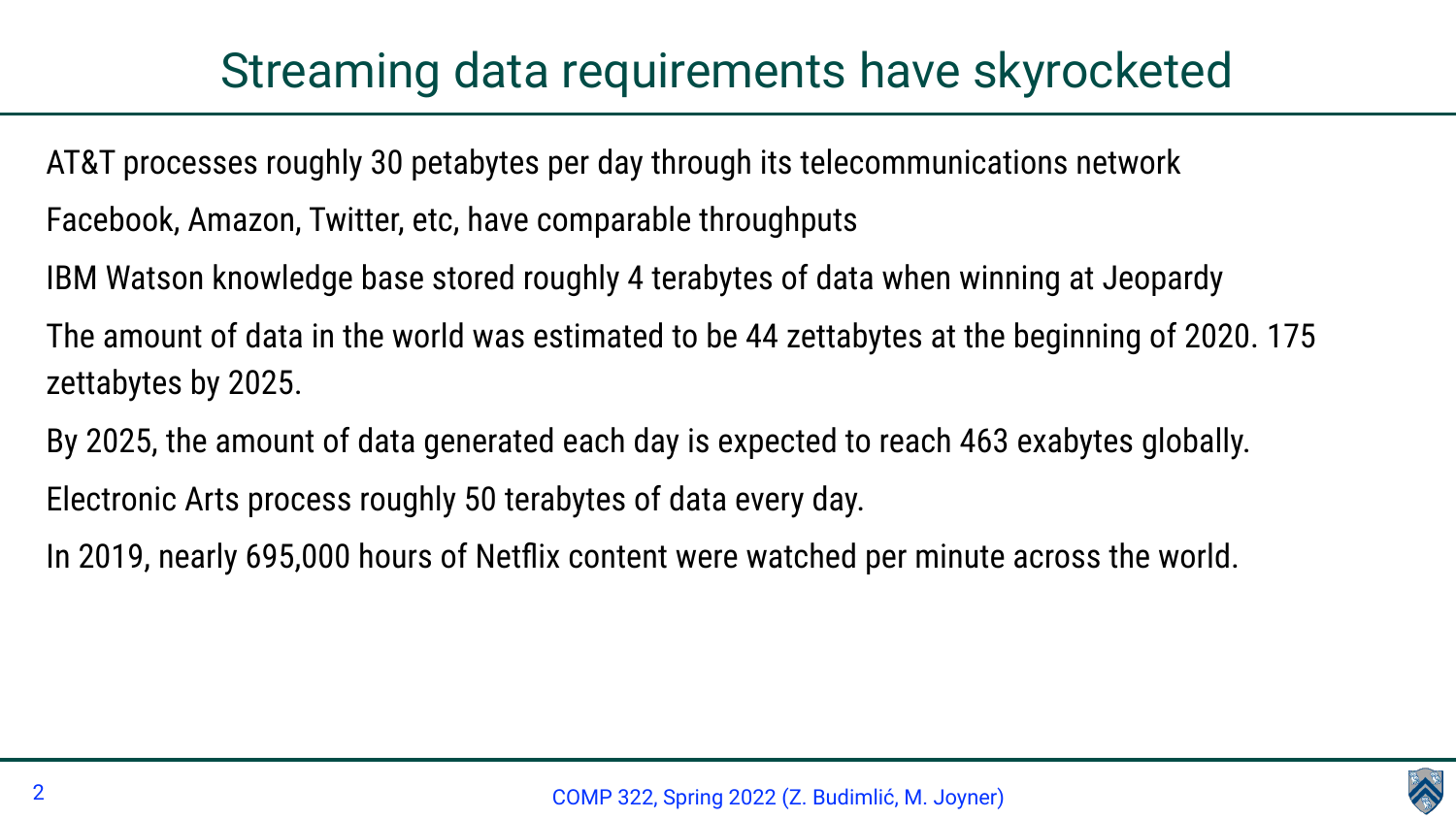



# Parallelism enables processing of big data

- Continuously streaming data needs to be processed at least as fast as it is accumulated, or we will never catch up
	-
	-

The bottleneck in processing very large data sets is dominated by the speed of disk access More processors accessing more disks enables faster processing

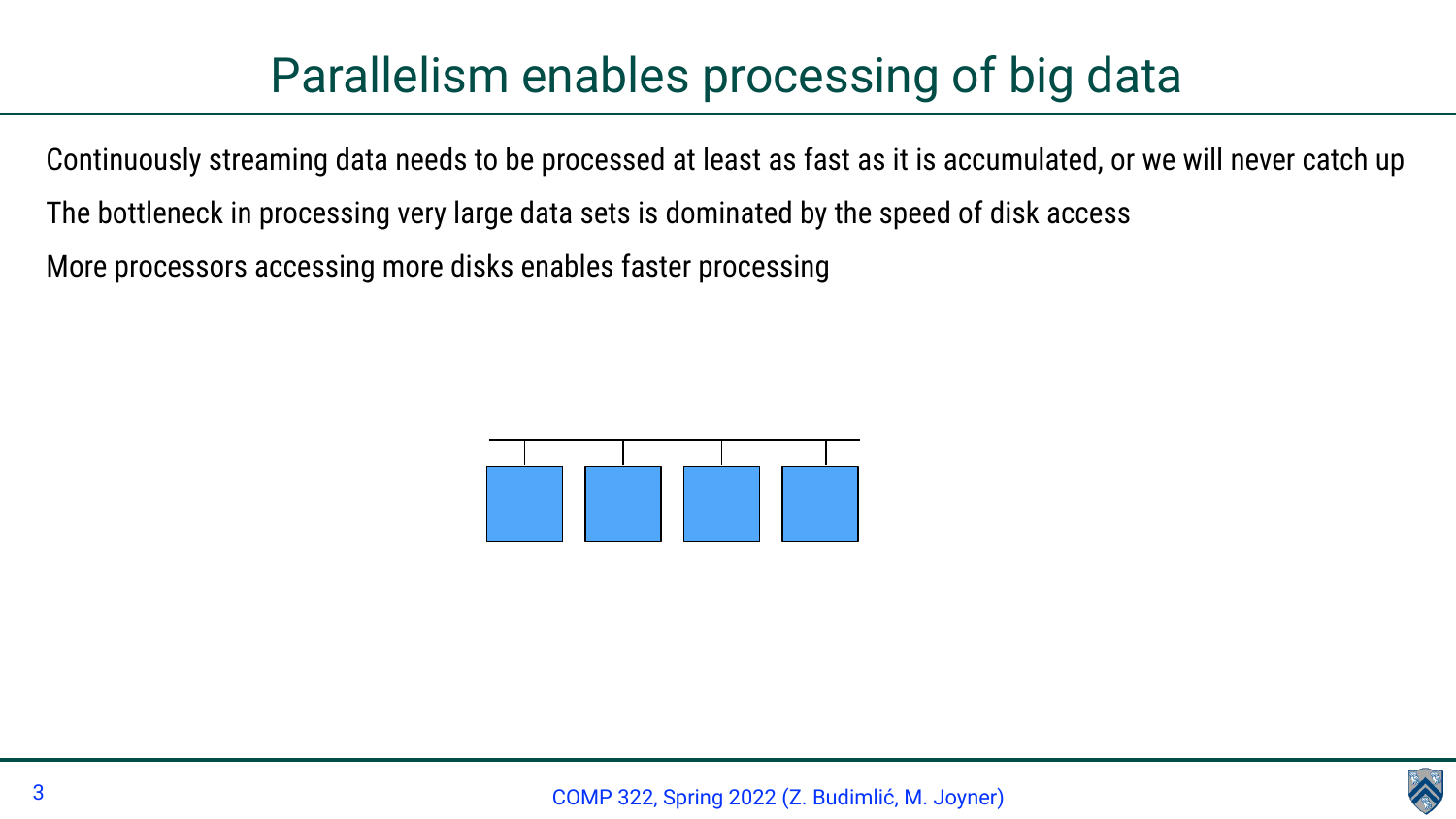



- 100's of 1000's of servers
- Dozens of cores per server
- Gigabytes (terabytes) of data per server
- Where to begin?

"MapReduce: Simplified Data Processing on Large Clusters". *Jeffrey Dean and Sanjay Ghemawat*. OSDI'04: Sixth Symposium on Operating System Design and Implementation, San Francisco, CA (2004), pp. 137-150

**"Our abstraction is inspired by the map and reduce primitives present in Lisp and many other functional languages."**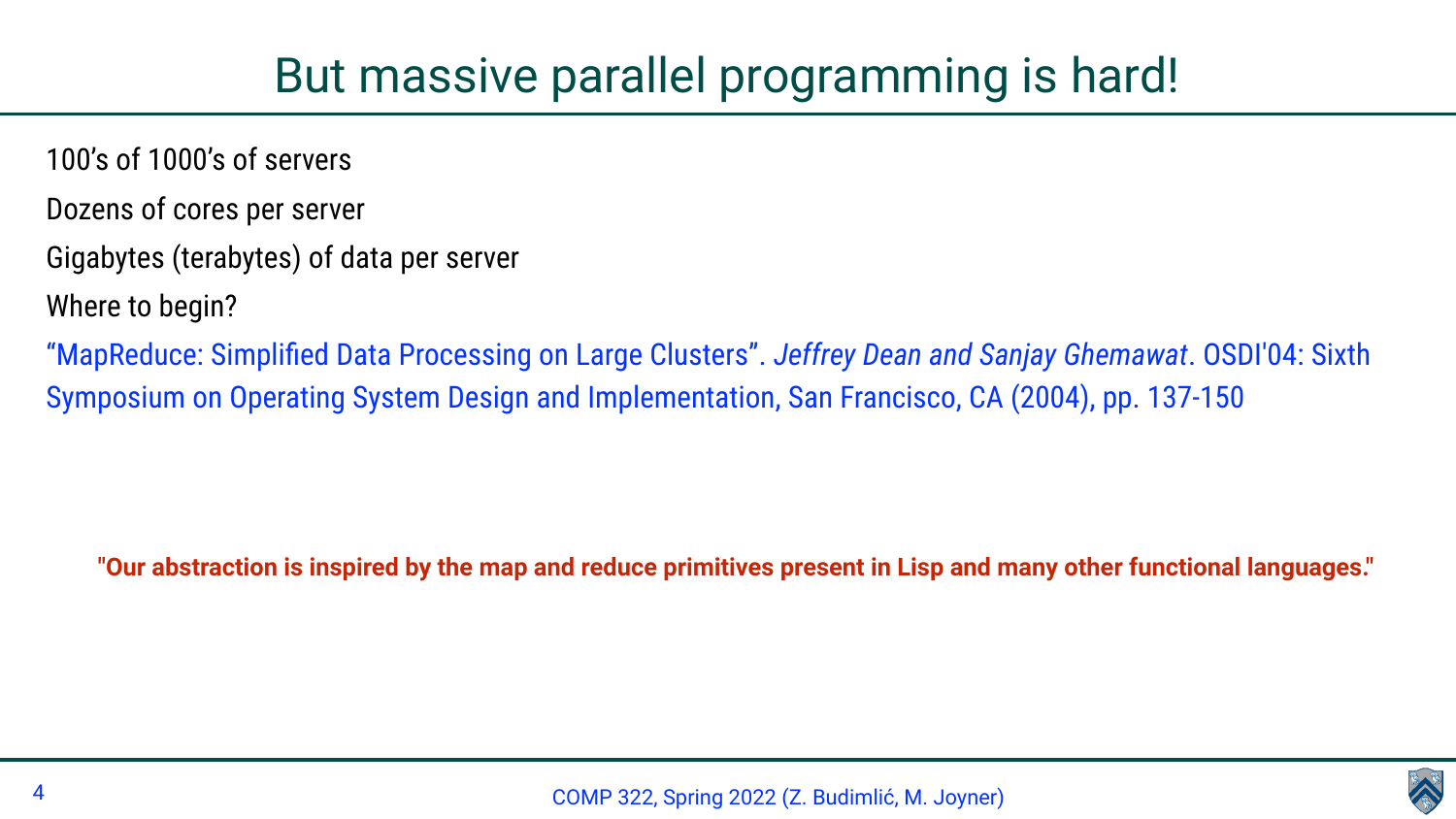

# Map/Reduce frameworks

## Hadoop MapReduce

Java based

All data is stored on Hadoops distributed file system (HDFS)

Can process enormous data sets

More in COMP 330!

Apache Spark

Fits operations in memory

APIs for Java, Scala, Python and R

Requires a lot more computer memory

More in COMP 330!

## Many others

Phoenix++, MARISSA, MARIANE, MapReduce-MPI, SASReduce, MARLA, DRYAD, Themis, MR4C…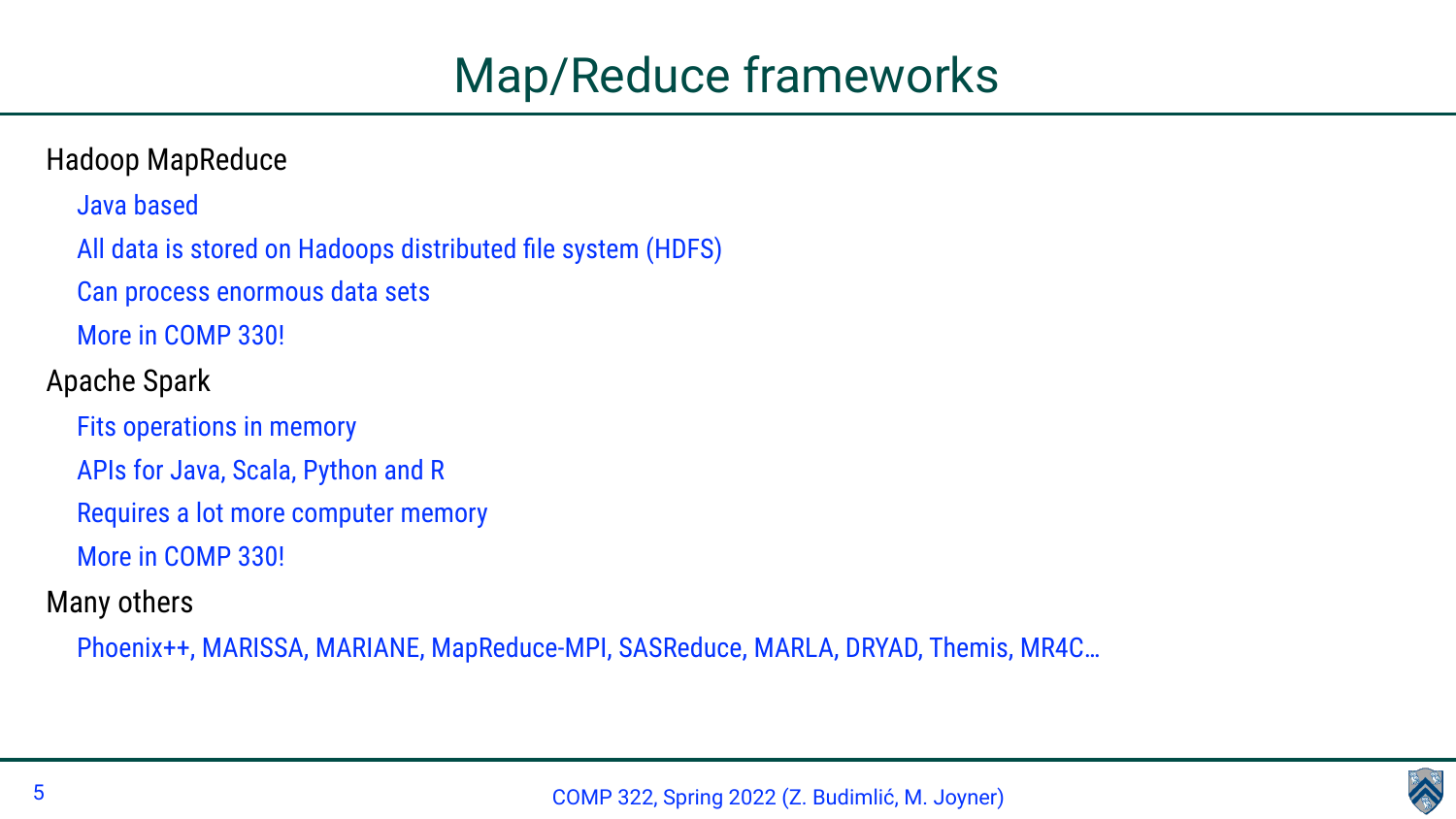



Apply Map function f to user supplied record of key-value pairs

Compute set of intermediate key/value pairs

Apply Reduce operation g to all values that share the same key to combine derived data properly Often produces smaller set of values

User supplies Map and Reduce operations in a functional model so that the system can parallelize them, and also re-execute them for fault tolerance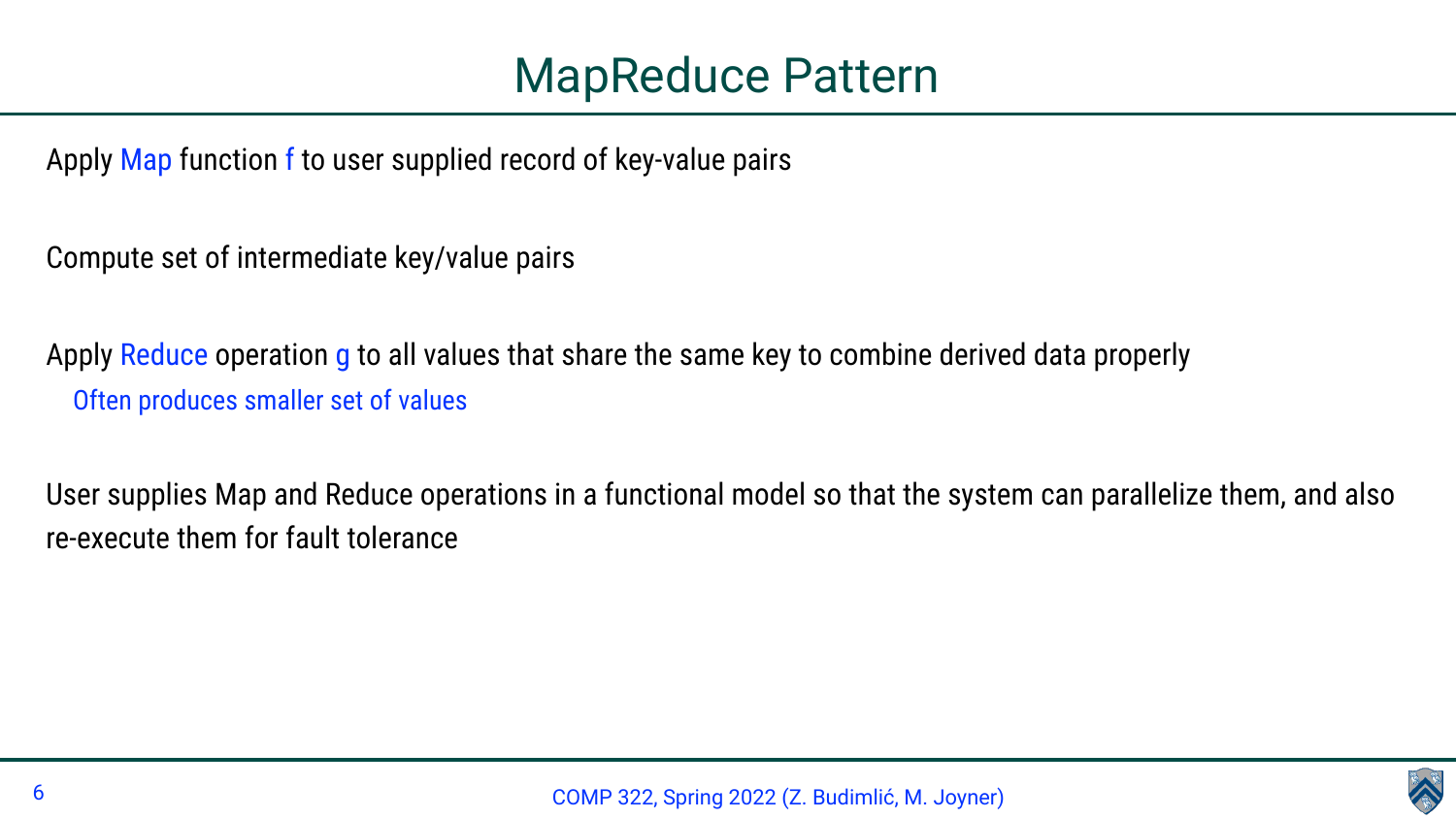# MapReduce: Map Step



Input set of key-value pairs



Flattened intermediate set of key-value pairs

**Source:<http://infolab.stanford.edu/~ullman/mining/2009/mapreduce.ppt>**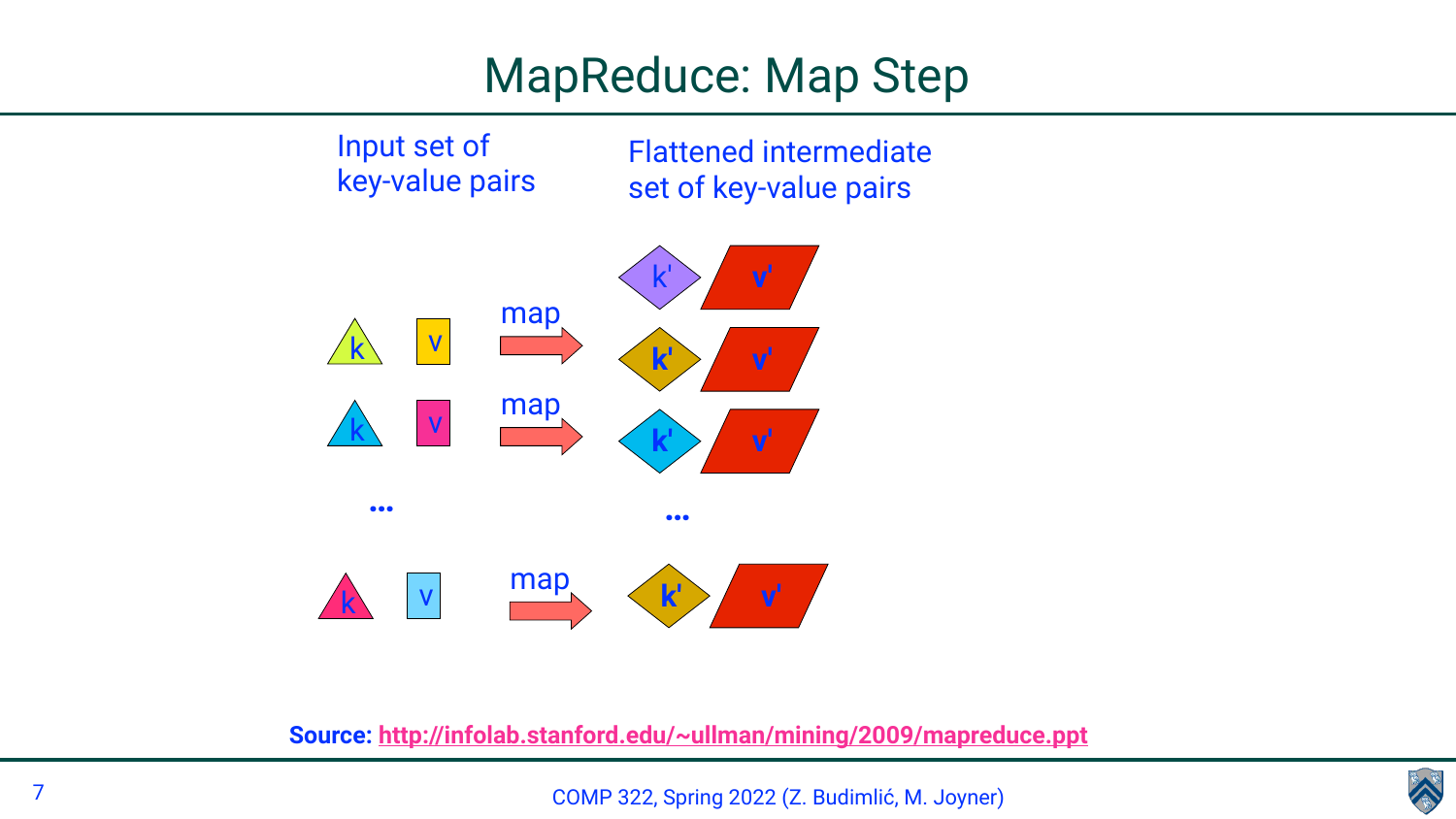

# MapReduce: Reduce Step



## **Source:<http://infolab.stanford.edu/~ullman/mining/2009/mapreduce.ppt>**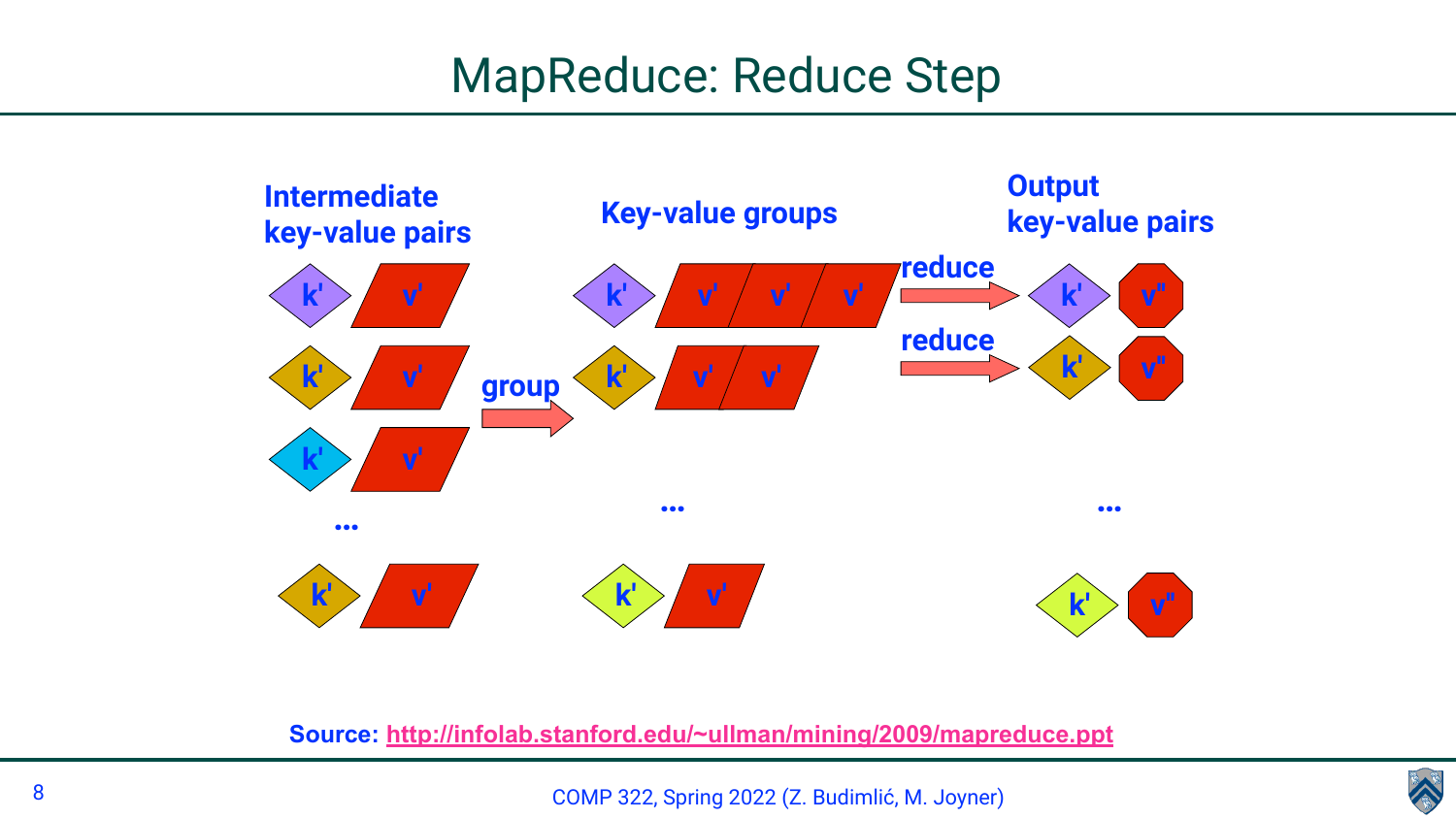Input set is of the form {(k1, v1), . . . (kn, vn)}, where (ki, vi) consists of a key, ki, and a value, vi. Assume key and value objects are immutable

different from ki key in the map function.

Assume that a flatten operation is performed as a post-pass after the map operations, so as to avoid dealing with a set of sets. In other words, assume that a FlatMap operation is used.

Reduce operation groups together intermediate key-value pairs, {(k′, vj′)} with the same k', and generates a reduced key-value pair, (k′,v′′), for each such k', using reduce function g

Map function f generates sets of intermediate key-value pairs,  $f(ki, vi) = \{(k1', v1'), \dots (km', vw')\}$ . The km' keys can be





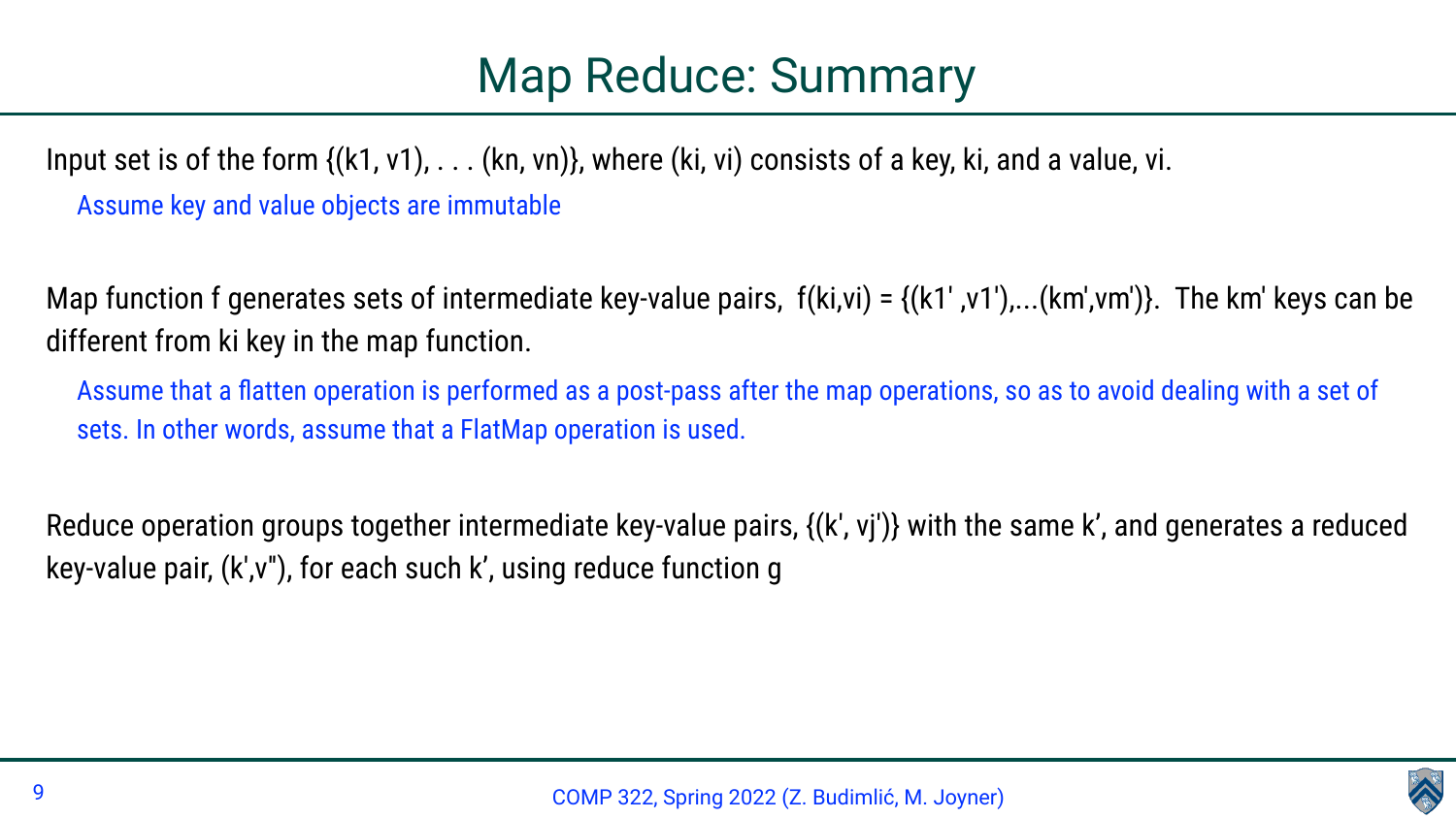Web crawl: Find outgoing links from HTML documents, aggregate by target document

Google Earth: Stitching overlapping satellite images to remove seams and to select high-quality imagery

Google Maps: Processing all road segments on Earth and render map tile images that display segments

- 
- 
- 

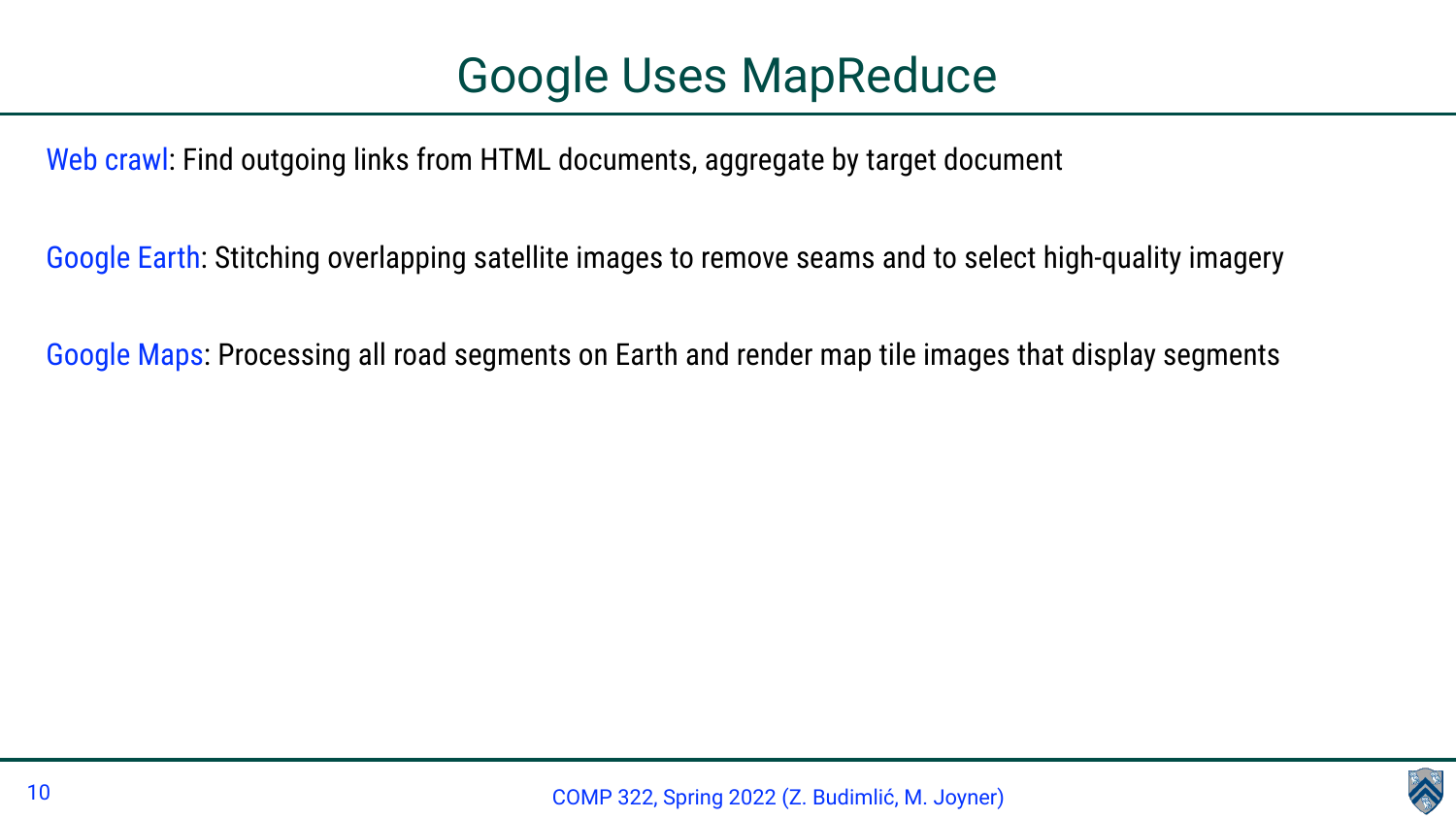

# MapReduce Execution

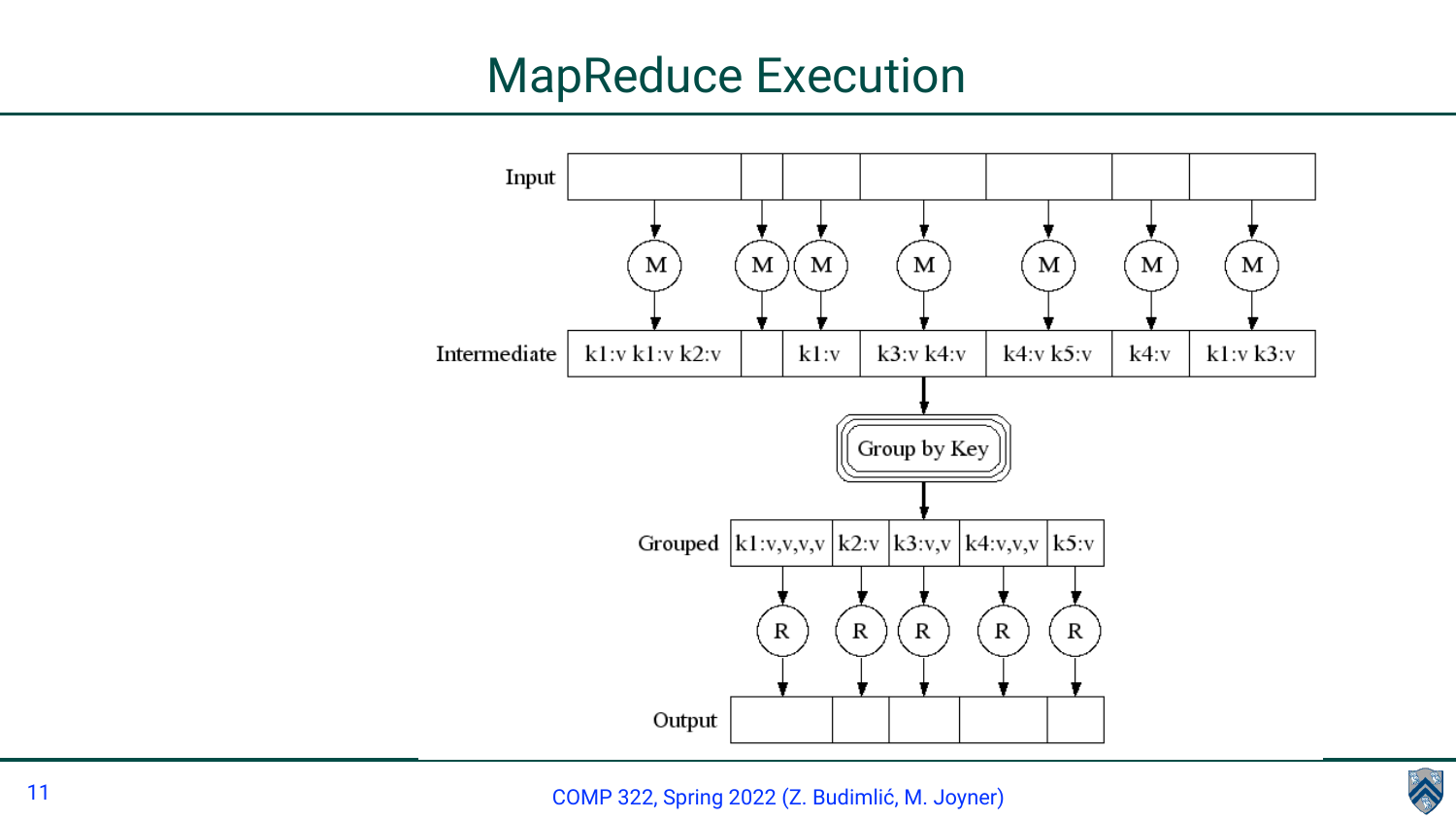

# MapReduce Execution

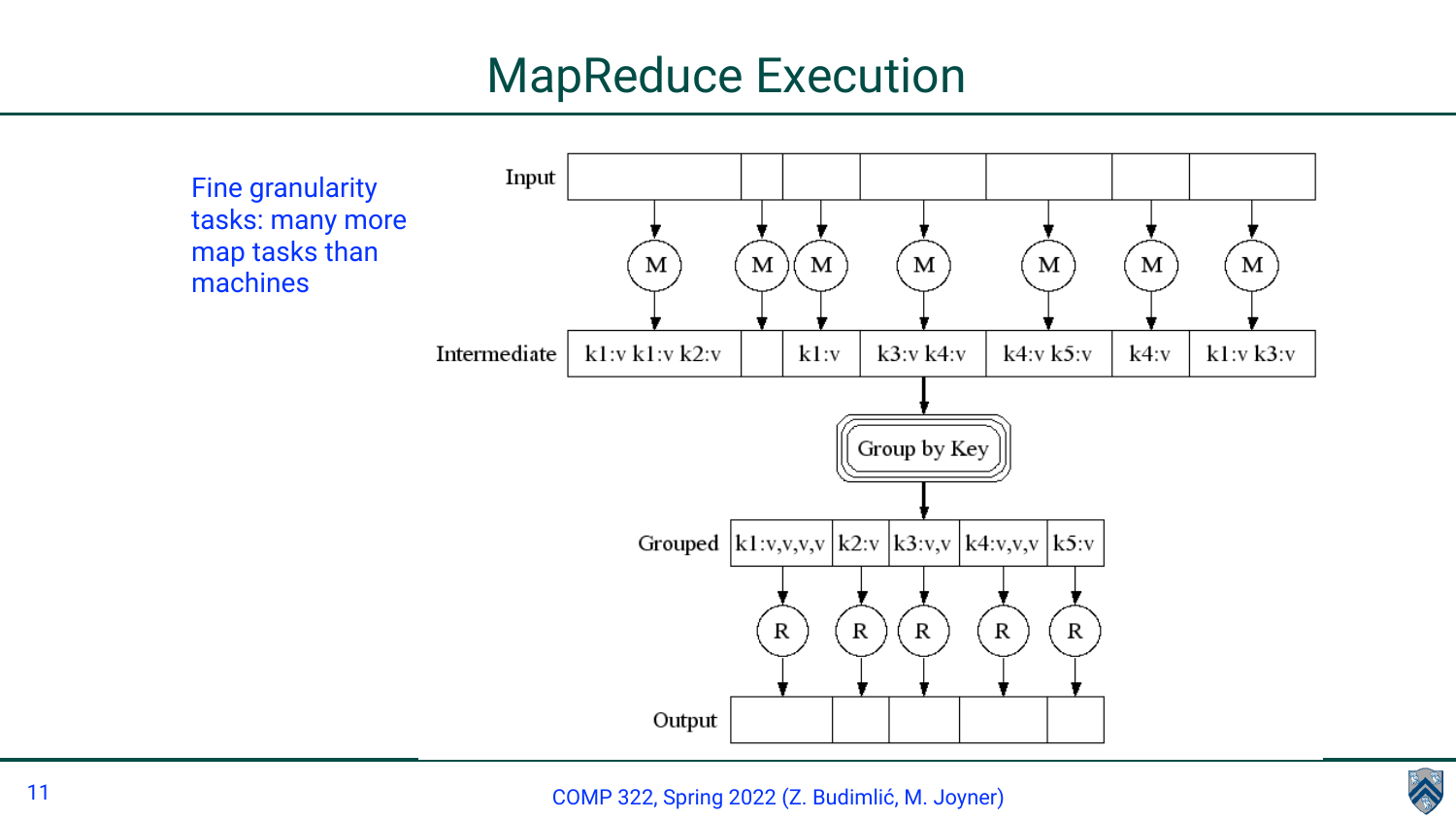

# MapReduce Execution



to get same keys together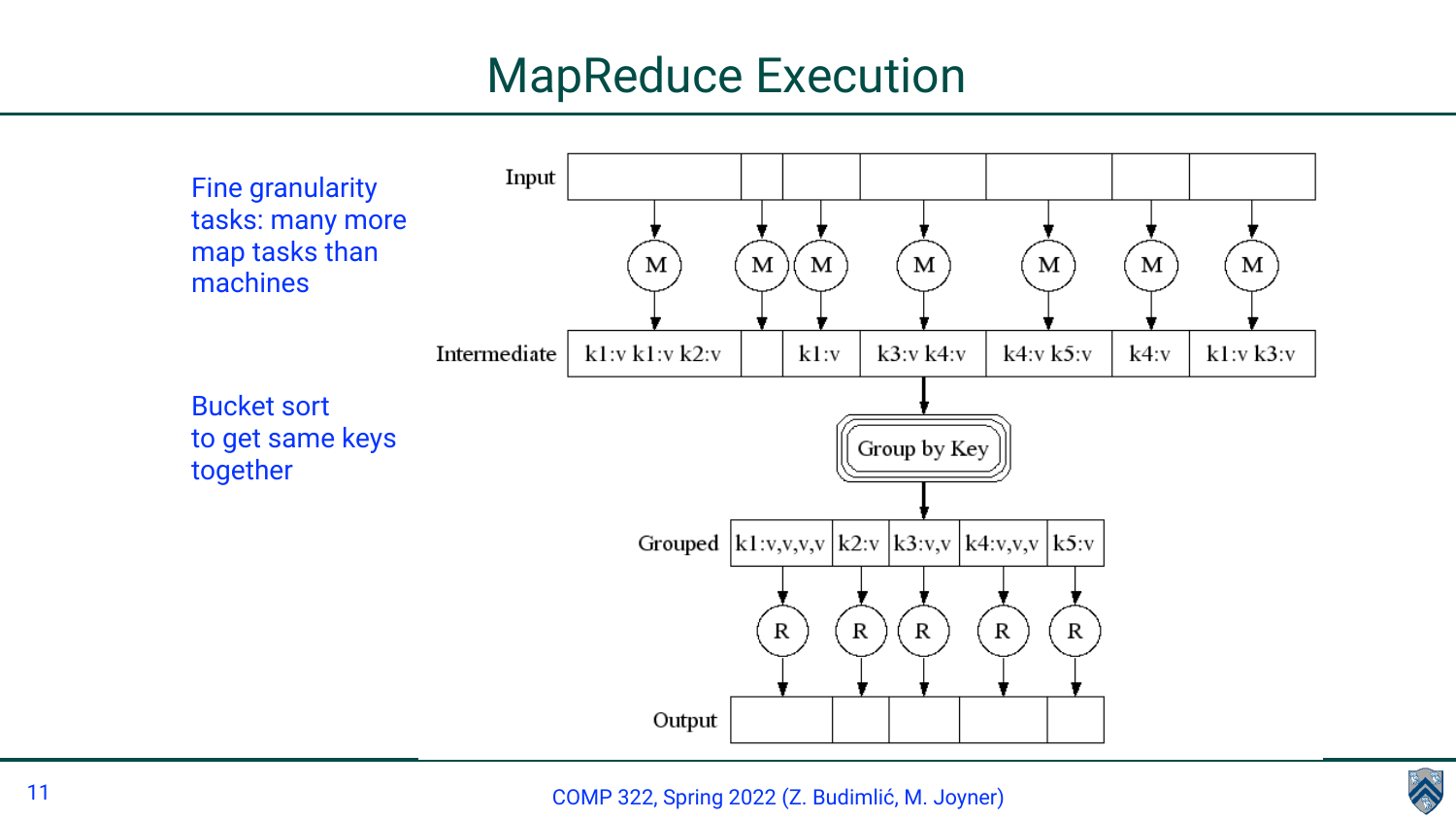

# MapReduce Execution

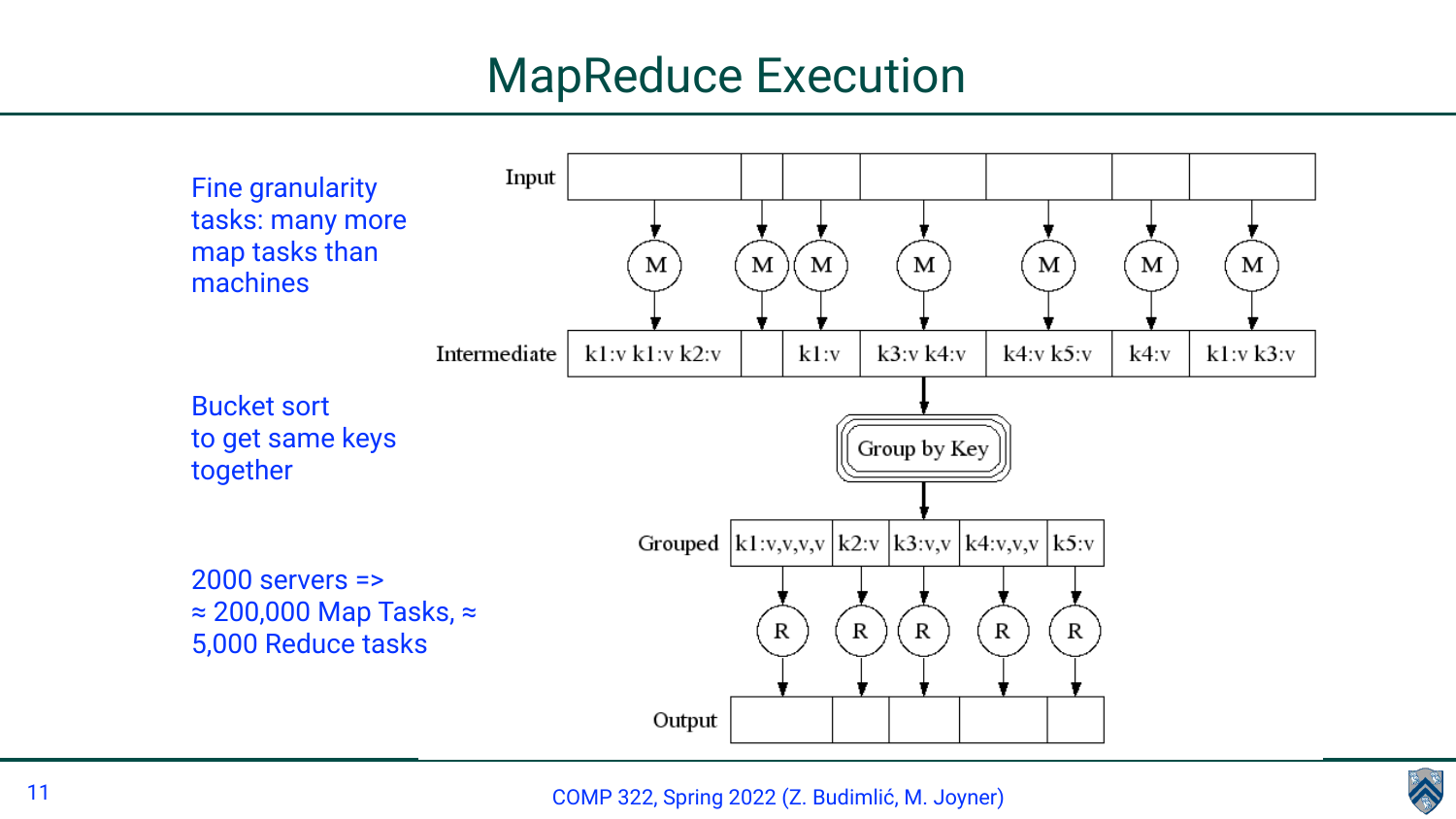

- **In: set of words**
- **Out: set of (word,count) pairs**

# **Algorithm**:

- 1. For each in word W, emit (W, 1) as a key-value pair (map step).
- 2. Group together all key-value pairs with the same key (reduce step).
- 3. Perform a sum reduction on all values with the same key(reduce step). All map operations in step 1 can execute in parallel with only local data accesses Step 2 may involve a major reshuffle of data as all key-value pairs with the same key are grouped together.
	- Step 3 performs a standard reduction algorithm for all values with the same key, and in parallel for different keys.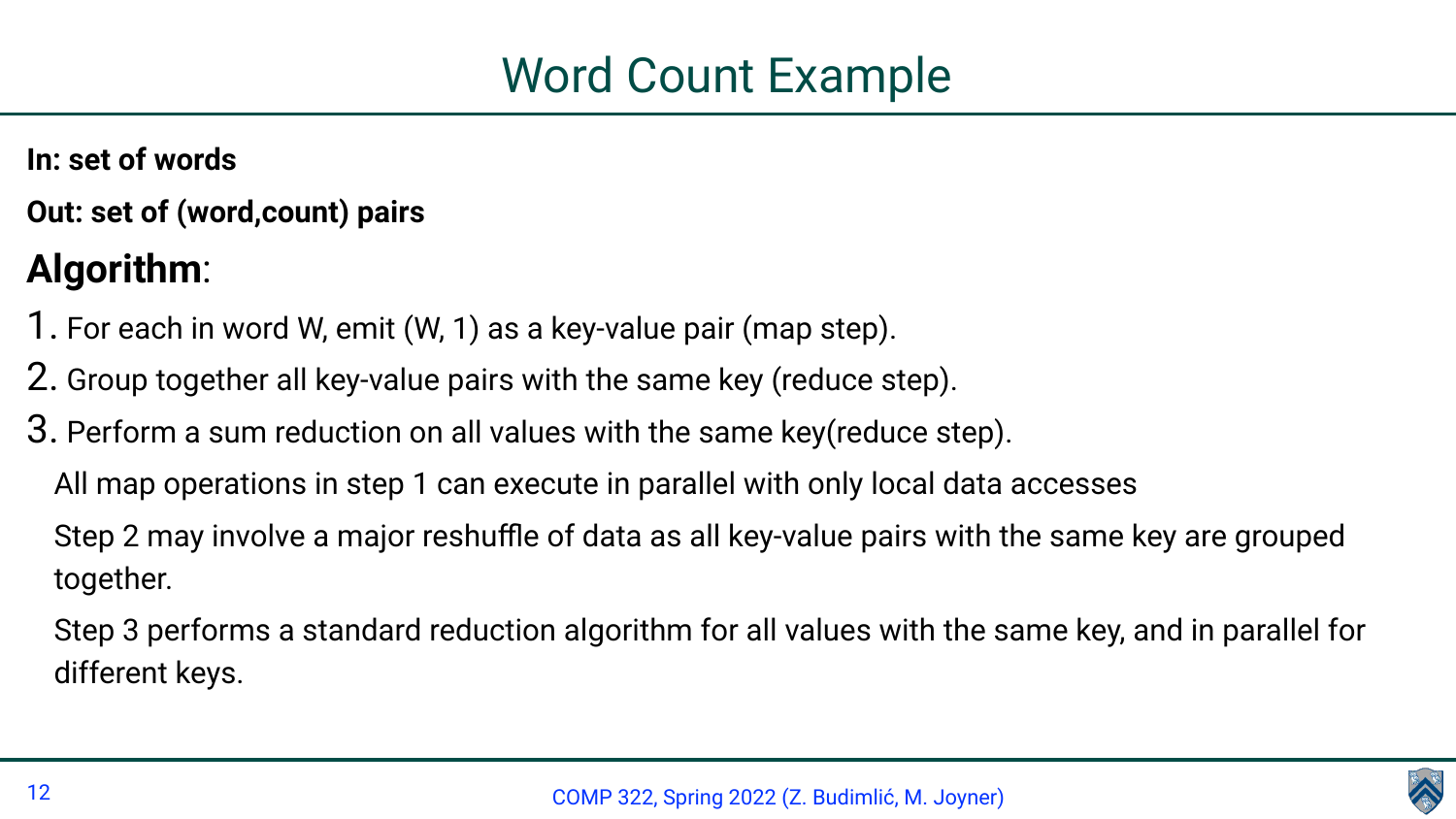

# Pseudocode for Word Count

|        | 1. < String, Integer> map (String inKey, St     |
|--------|-------------------------------------------------|
| 2.     | // inKey: document name                         |
| 3.     | // inValue: document contents                   |
| 4.     | for each word w in inValue:                     |
| 5.     | emitIntermediate(w, 1) // Produce               |
| 6.     |                                                 |
| 7.     | <integer> reduce(String outKey, Itera</integer> |
|        | 8. // outKey: a word                            |
|        | 9. // values: a list of counts                  |
| $10$ . | Integer result = $\theta$                       |
| 11.    | for each v in values:                           |
| 12.    | result $+= v$ // the value from ma              |
|        | 13. <b>emit(result)</b>                         |
|        |                                                 |

String inValue):

count of words

Itor<Integer> values):

Ip was an integer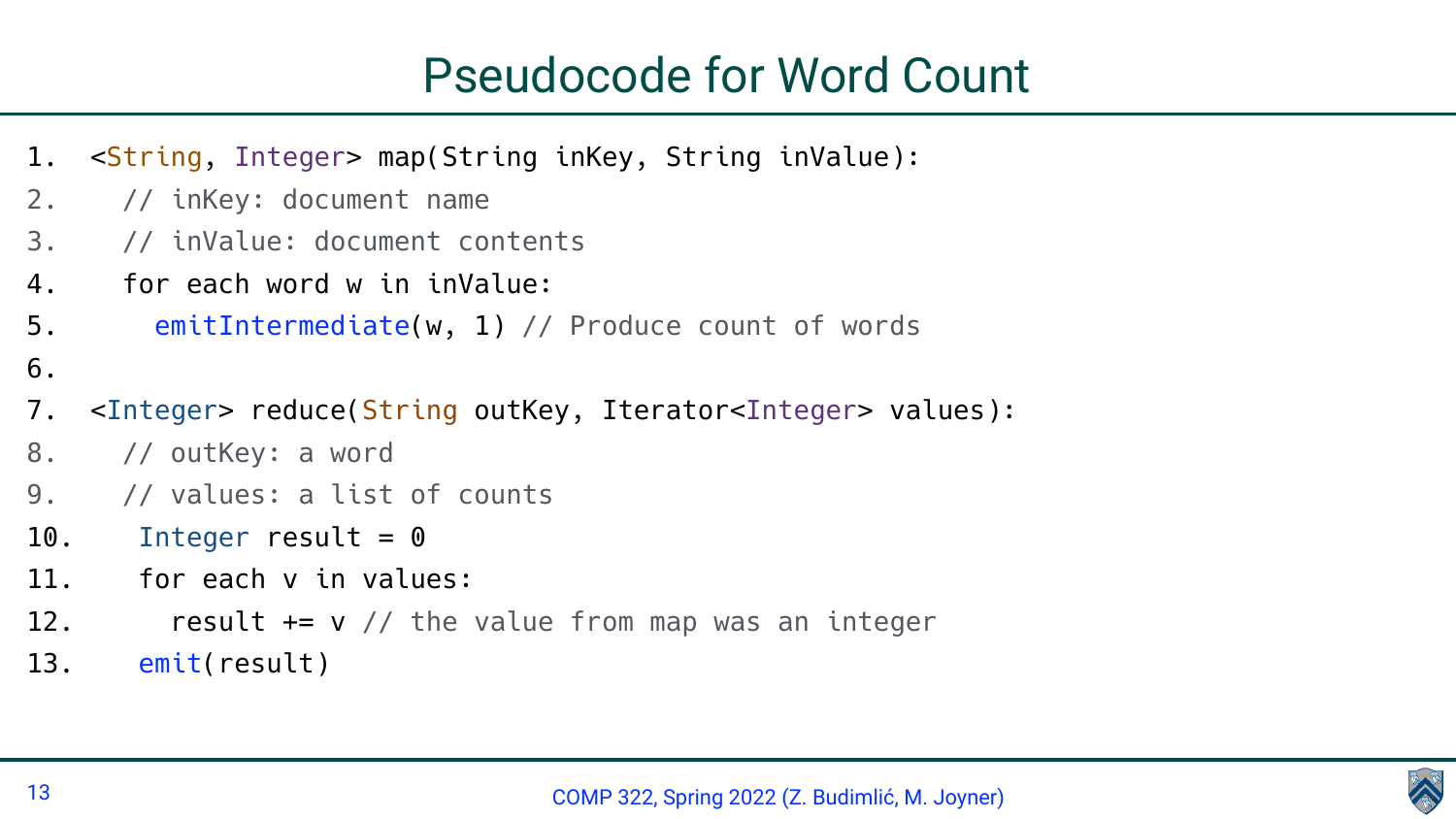

# Example Execution of Word Count Program

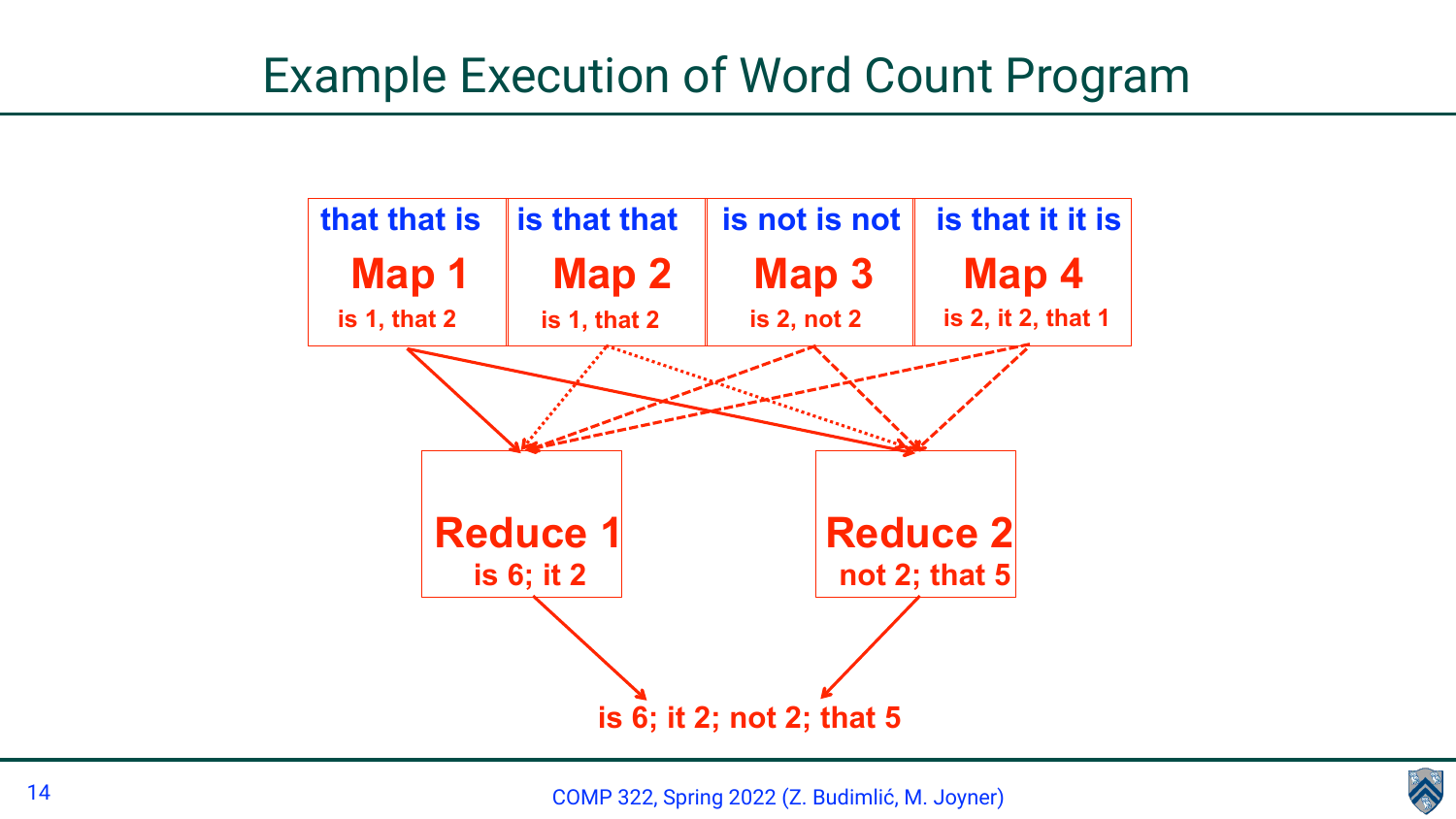

# Example Execution of Word Count Program

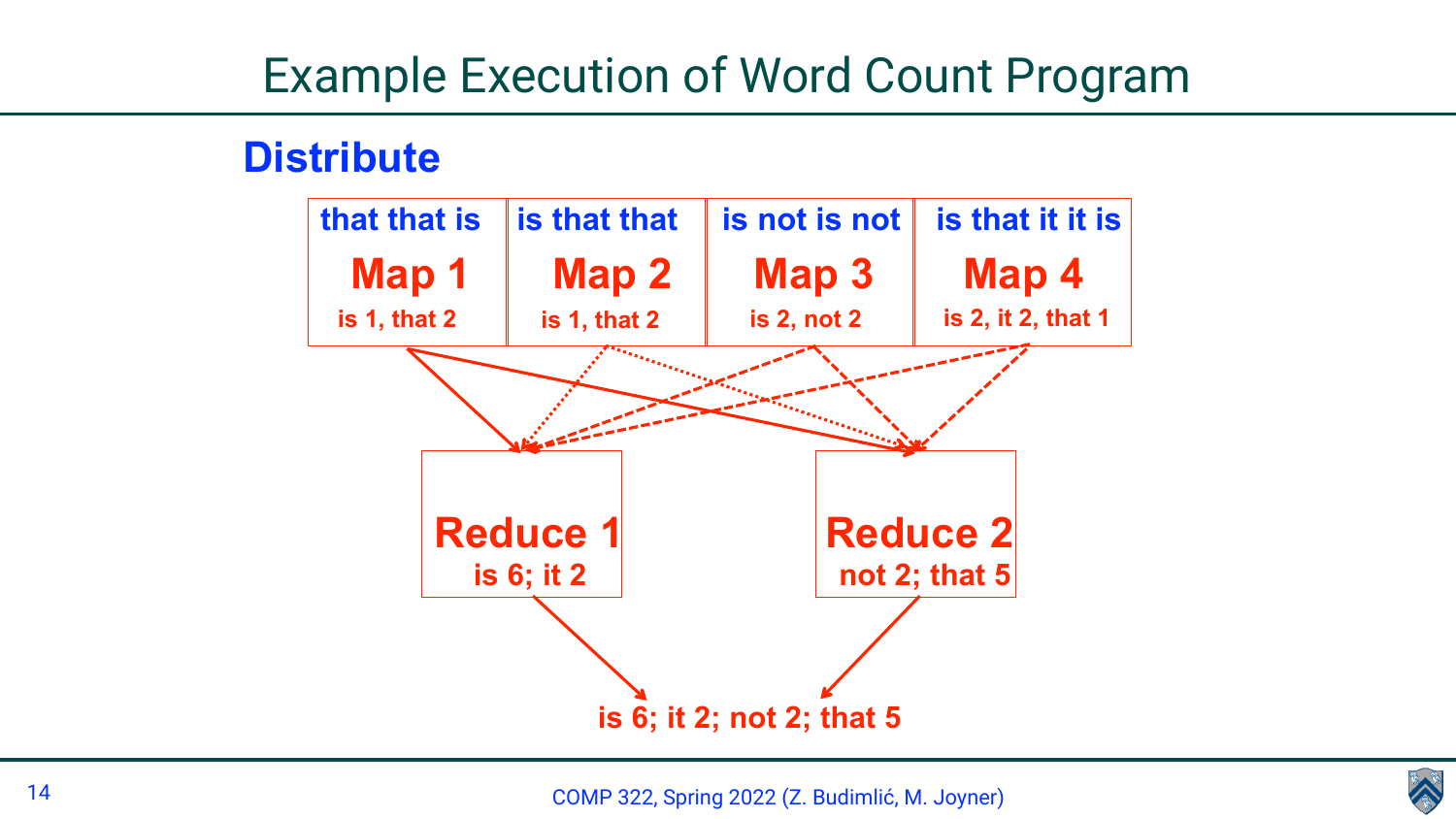

# Example Execution of Word Count Program

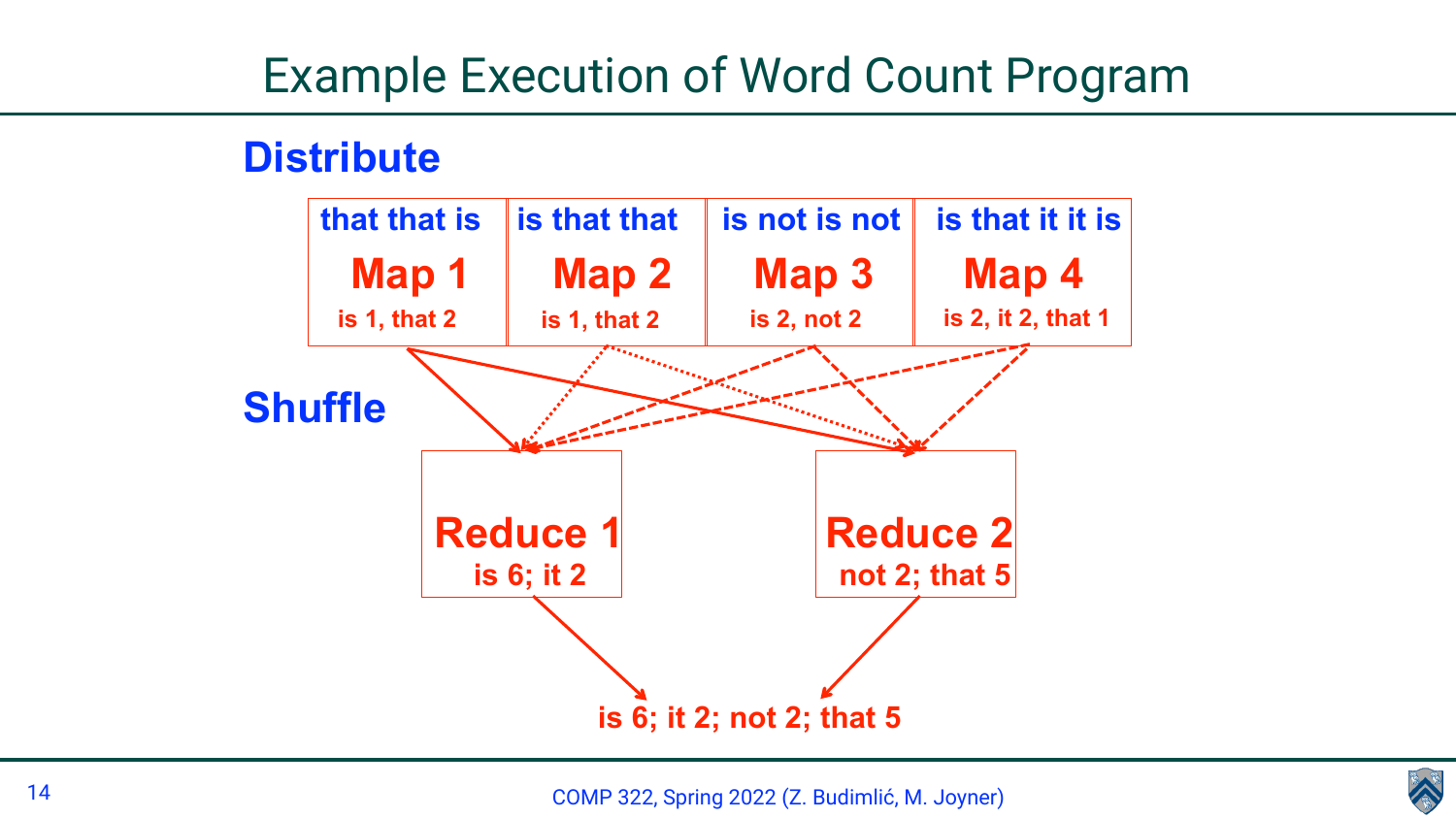

# Example Execution of Word Count Program

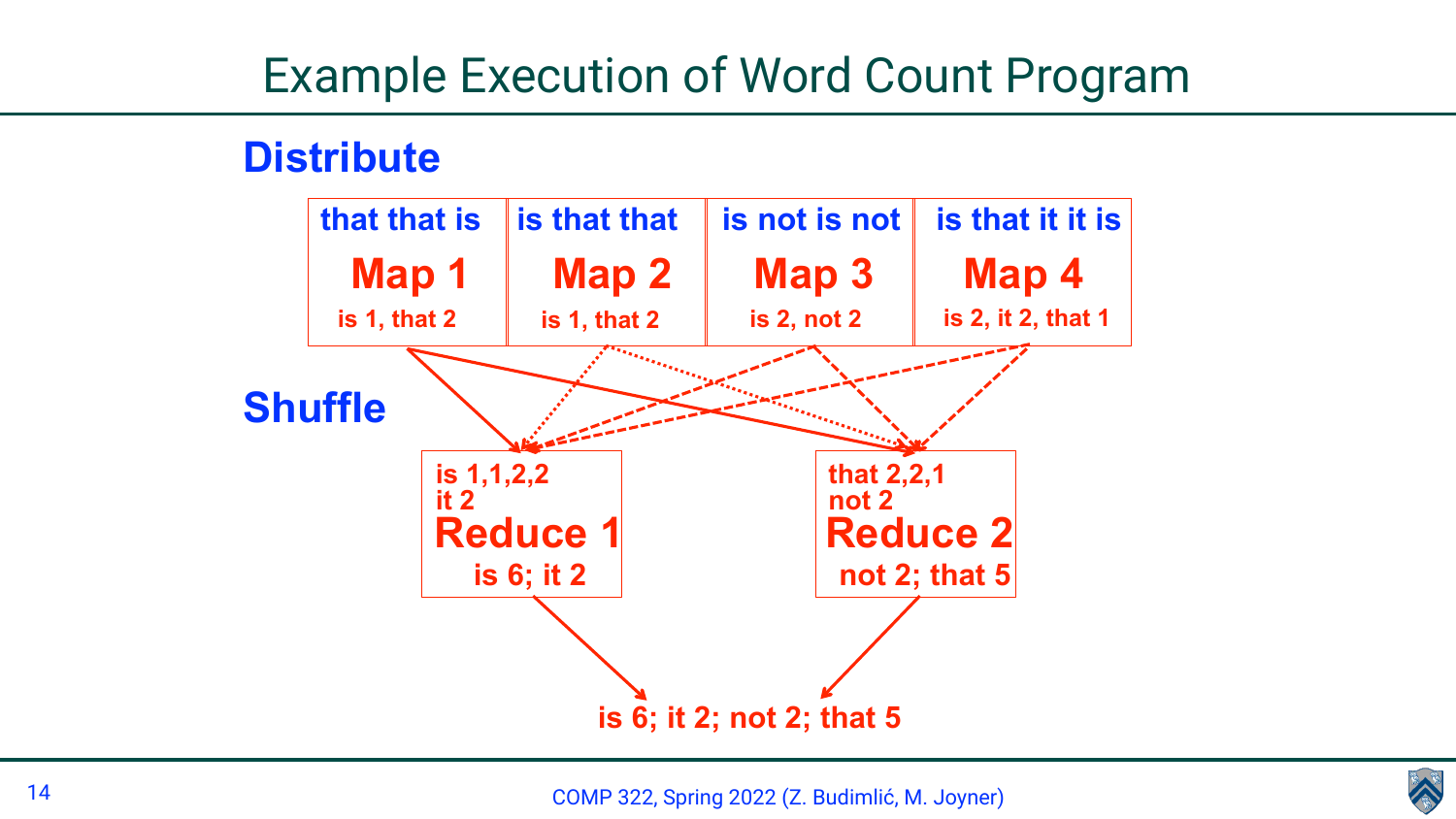

# Example Execution of Word Count Program

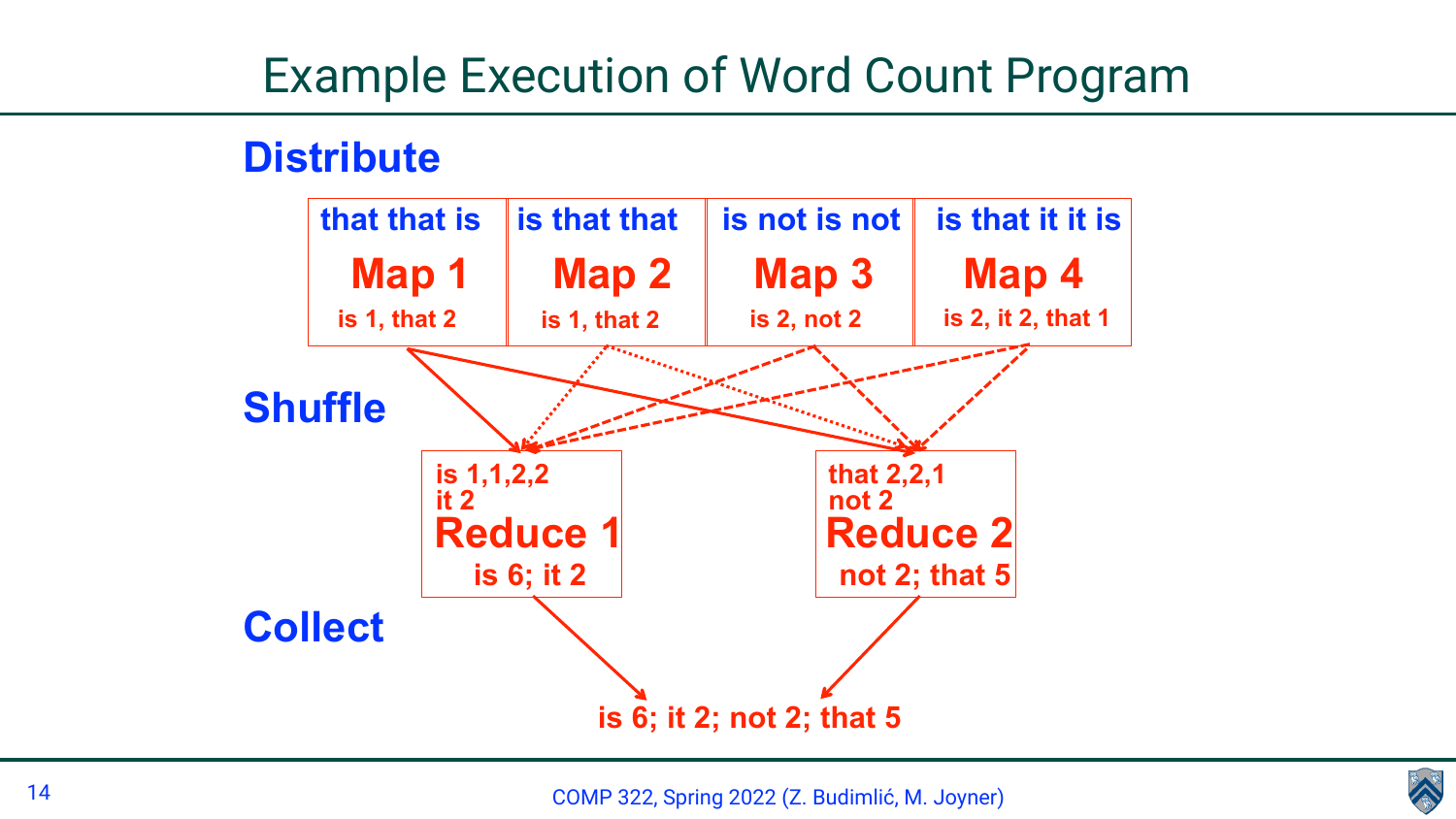# Simple parallel WordCount using Streams



**var** file = Arrays.*asList*(**"that"**, **"that"**, **"is"**, **"is"**, **"that"**, **"that"**, **"is"**, **"not"**, **"is"**, **"not"**, **"is"**, **"that"**, **"it"**, **"it"**, **"is"**);

Map<String, Integer> result = file.parallelStream() .collect(*groupingBy*(Function.*identity*(), *summingInt*(e -> 1)));

result.forEach((k, v) -> System.*out*.println(**"The word \""** + k + **"\" appears "** + v + **" times"**));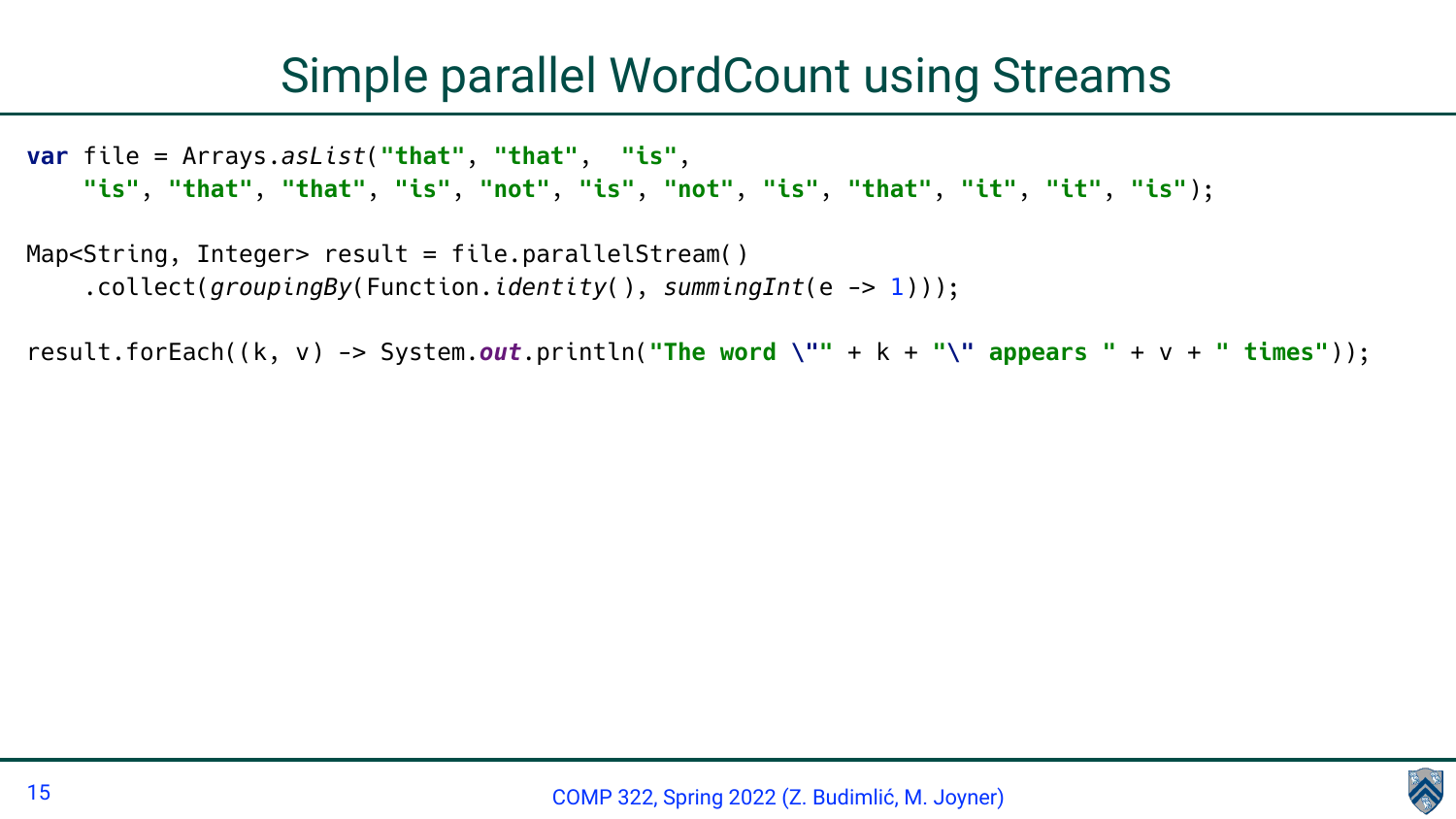

# Simple parallel WordCount using Streams

**var** file = Arrays.*asList*(**"that"**, **"that"**, **"is"**, **"is"**, **"that"**, **"that"**, **"is"**, **"not"**, **"is"**, **"not"**, **"is"**, **"that"**, **"it"**, **"it"**, **"is"**);

```
Map
result.forEach((k, v) -> System.out.println("The word \"" + k + "\" appears " + v + " times"));
```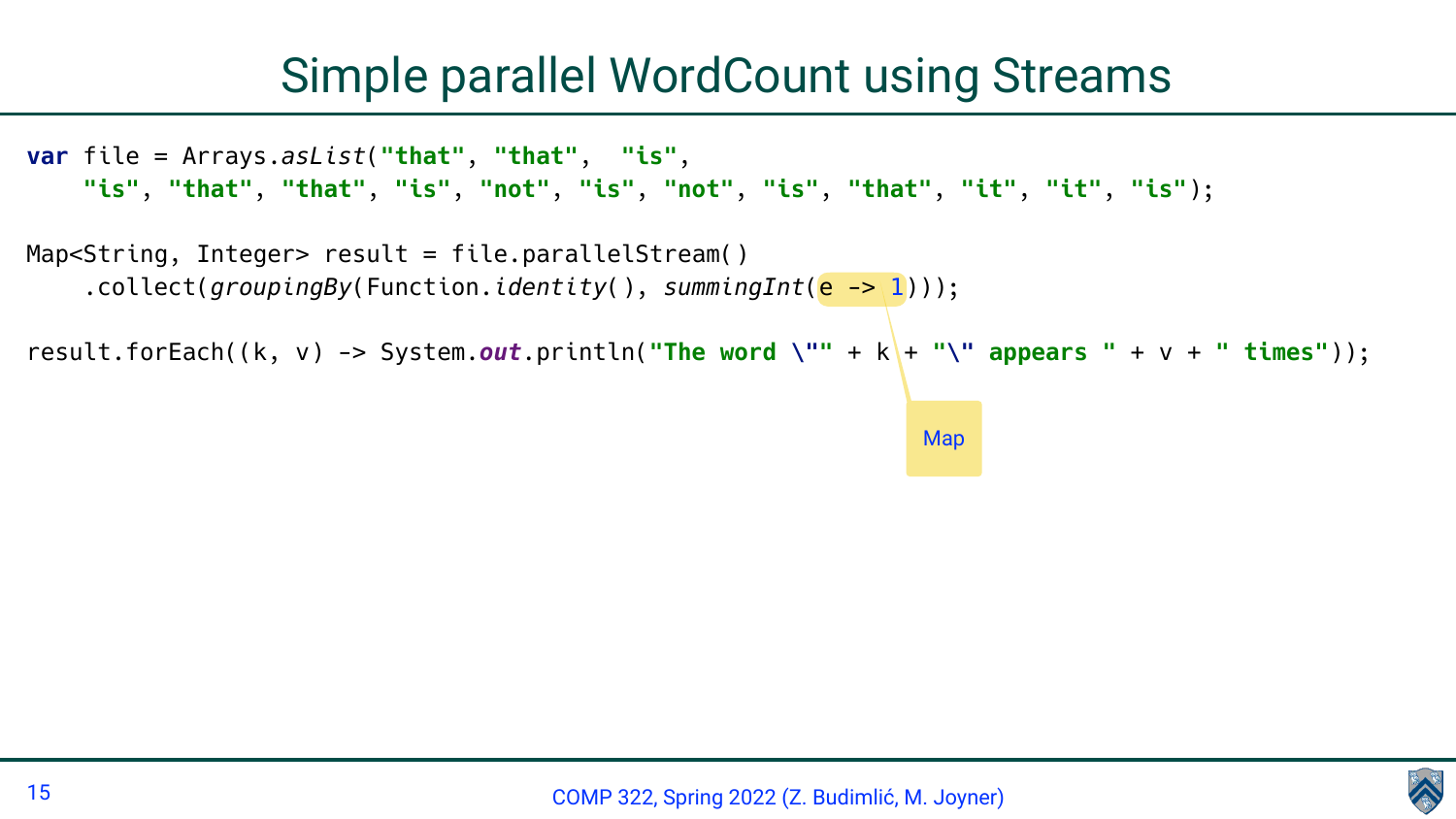

# Simple parallel WordCount using Streams

**var** file = Arrays.*asList*(**"that"**, **"that"**, **"is"**, **"is"**, **"that"**, **"that"**, **"is"**, **"not"**, **"is"**, **"not"**, **"is"**, **"that"**, **"it"**, **"it"**, **"is"**);

```
Reduce Map
result.forEach((k, v) -> System.out.println("The word \"" + k + "\" appears " + v + " times"));
```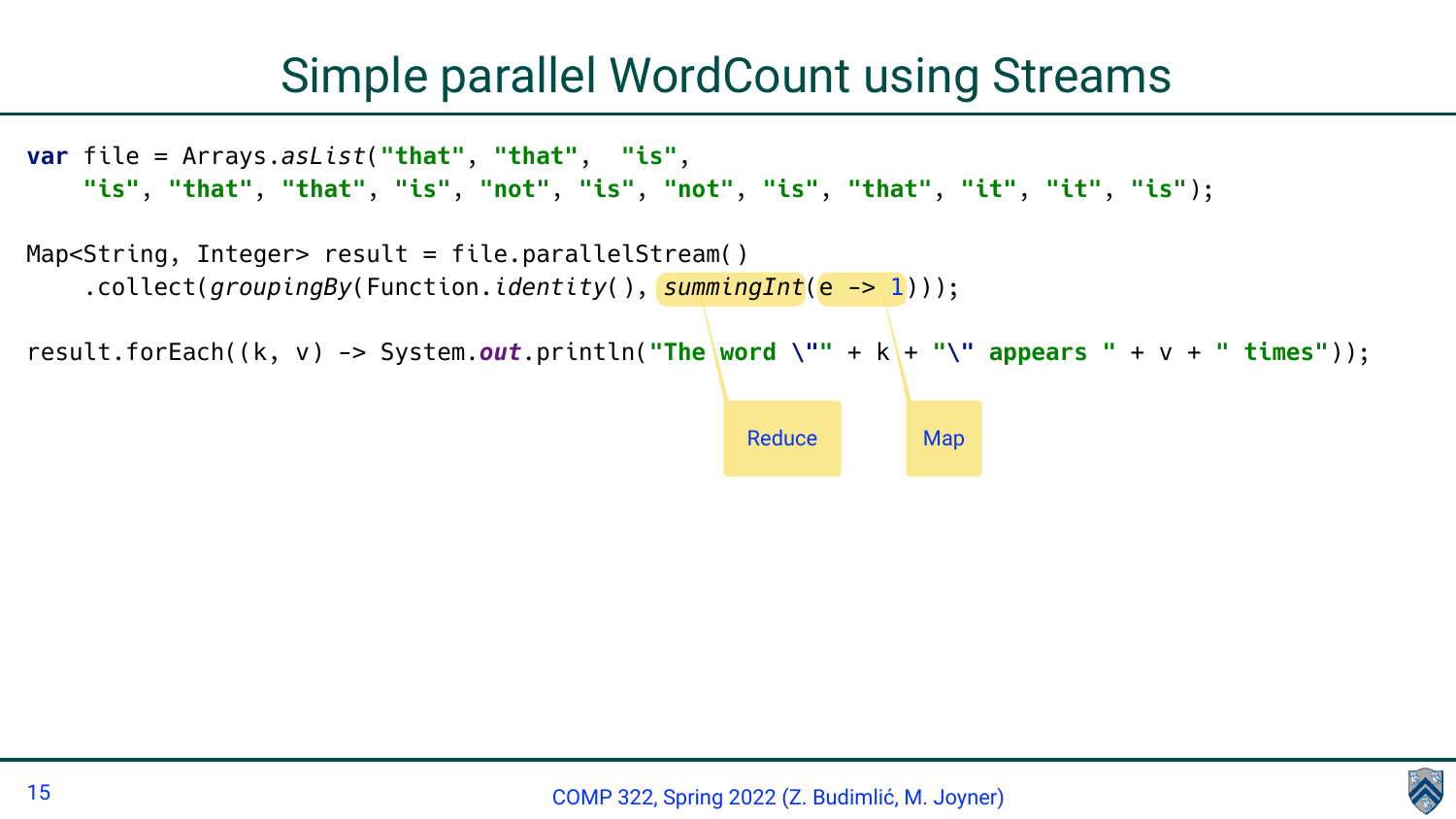

# Simple parallel WordCount using Streams

**var** file = Arrays.*asList*(**"that"**, **"that"**, **"is"**, **"is"**, **"that"**, **"that"**, **"is"**, **"not"**, **"is"**, **"not"**, **"is"**, **"that"**, **"it"**, **"it"**, **"is"**);

```
Shuffle Map
result.forEach((k, v) -> System.out.println("The word \"" + k + "\" appears " + v + " times"));
```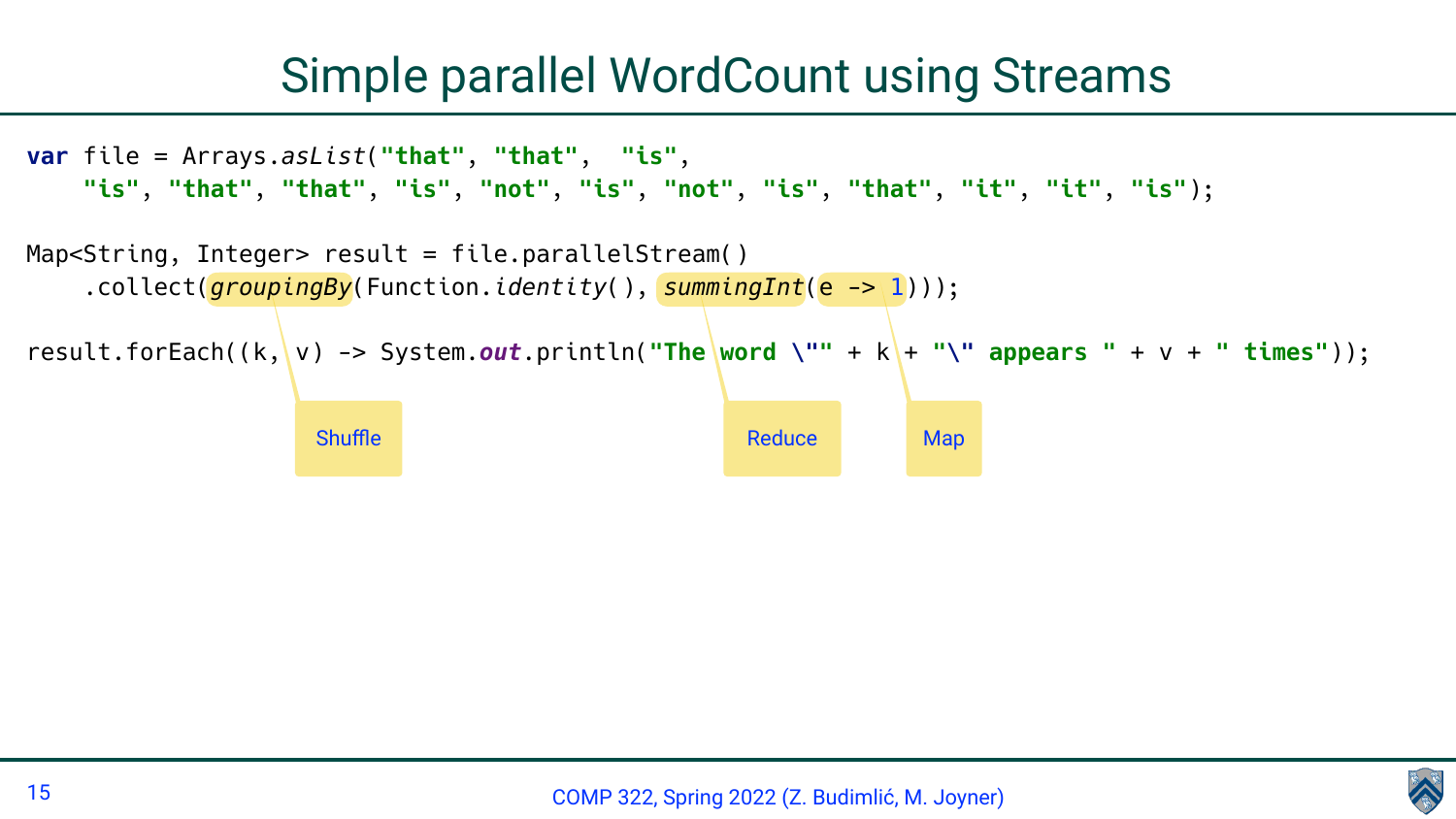

# Simple parallel WordCount using Streams

The word "that" appears 5 times The word "not" appears 2 times The word "is" appears 6 times The word "it" appears 2 times

```
Shuffle Map
result.forEach((k, v) -> System.out.println("The word \"" + k + "\" appears " + v + " times"));
```
**var** file = Arrays.*asList*(**"that"**, **"that"**, **"is"**, **"is"**, **"that"**, **"that"**, **"is"**, **"not"**, **"is"**, **"not"**, **"is"**, **"that"**, **"it"**, **"it"**, **"is"**);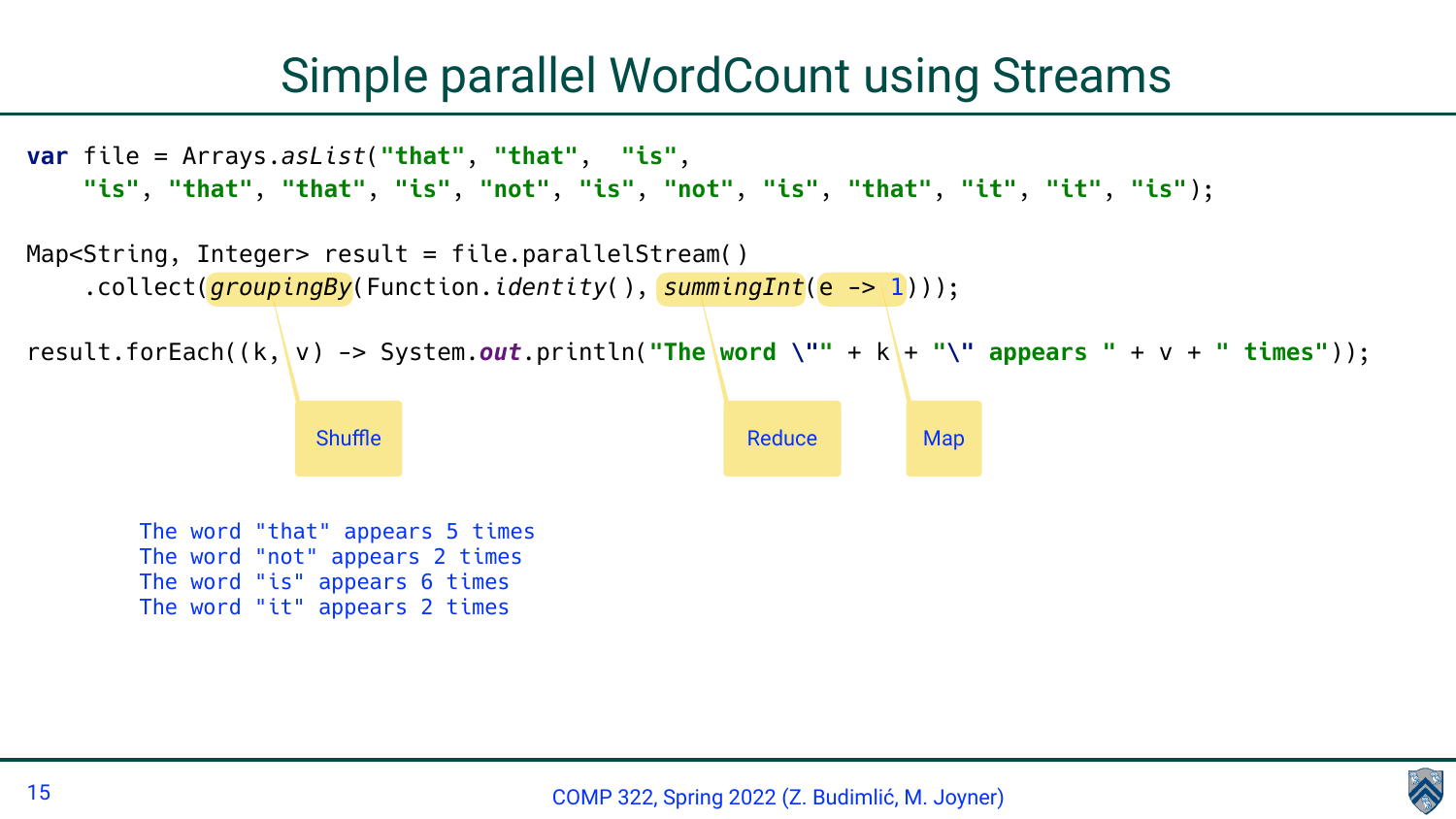```
Collection<String>[] files = new Collection[4];
files[0] = Arrays.asList("that", "that", "is");
files[1] = Arrays.asList("is", "that", "that");
files[2] = Arrays.asList("is", "not", "is", "not");
files[3] = Arrays.asList("is", "that", "it", "it", "is");
Map<String, Integer> result = Arrays.asList(files).parallelStream()
     .map(file -> 
         file.parallelStream()
             .collect(groupingBy(Function.identity(), summingInt(e -> 1)))
 )
     .collect(
         HashMap<String, Integer>::new,
         (m1, m2) -> m2.forEach((k, v) -> m1.merge(k, v, Integer::sum)),
         (m1, m2) -> m2.forEach((k, v) -> m1.merge(k, v, Integer::sum))
     );
result.forEach((k, v) -> System.out.println("The word \"" + k + "\" appears " + v + " times"));
```
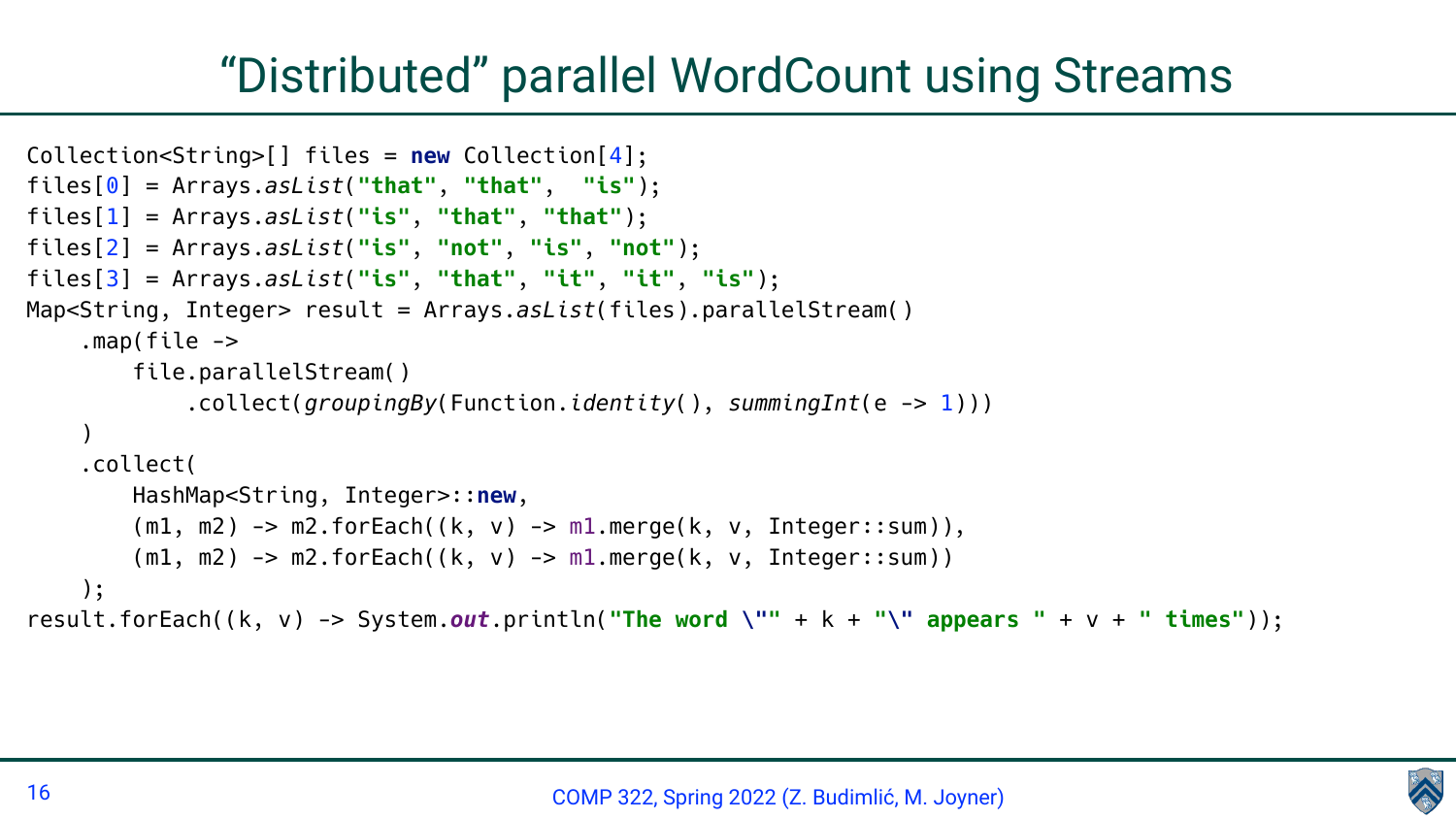```
Collection<String>[] files = new Collection[4];
files[0] = Arrays.asList("that", "that", "is");
files[1] = Arrays.asList("is", "that", "that");
files[2] = Arrays.asList("is", "not", "is", "not");
files[3] = Arrays.asList("is", "that", "it", "it", "is");
Map<String, Integer> result = Arrays.asList(files).parallelStream()
     .map(file -> 
         file.parallelStream()
              .collect(groupingBy(Function.identity(), summingInt(e -> 1)))
 )
     .collect(
         HashMap<String, Integer>::new,
         (m1, m2) -> m2.forEach((k, v) -> m1.merge(k, v, Integer::sum)),
         (m1, m2) -> m2.forEach((k, v) -> m1.merge(k, v, Integer::sum))
     );
result.forEach((k, v) -> System.out.println("The word \"" + k + "\" appears " + v + " times"));
                                                                                  Parallel WordCount for each file
```
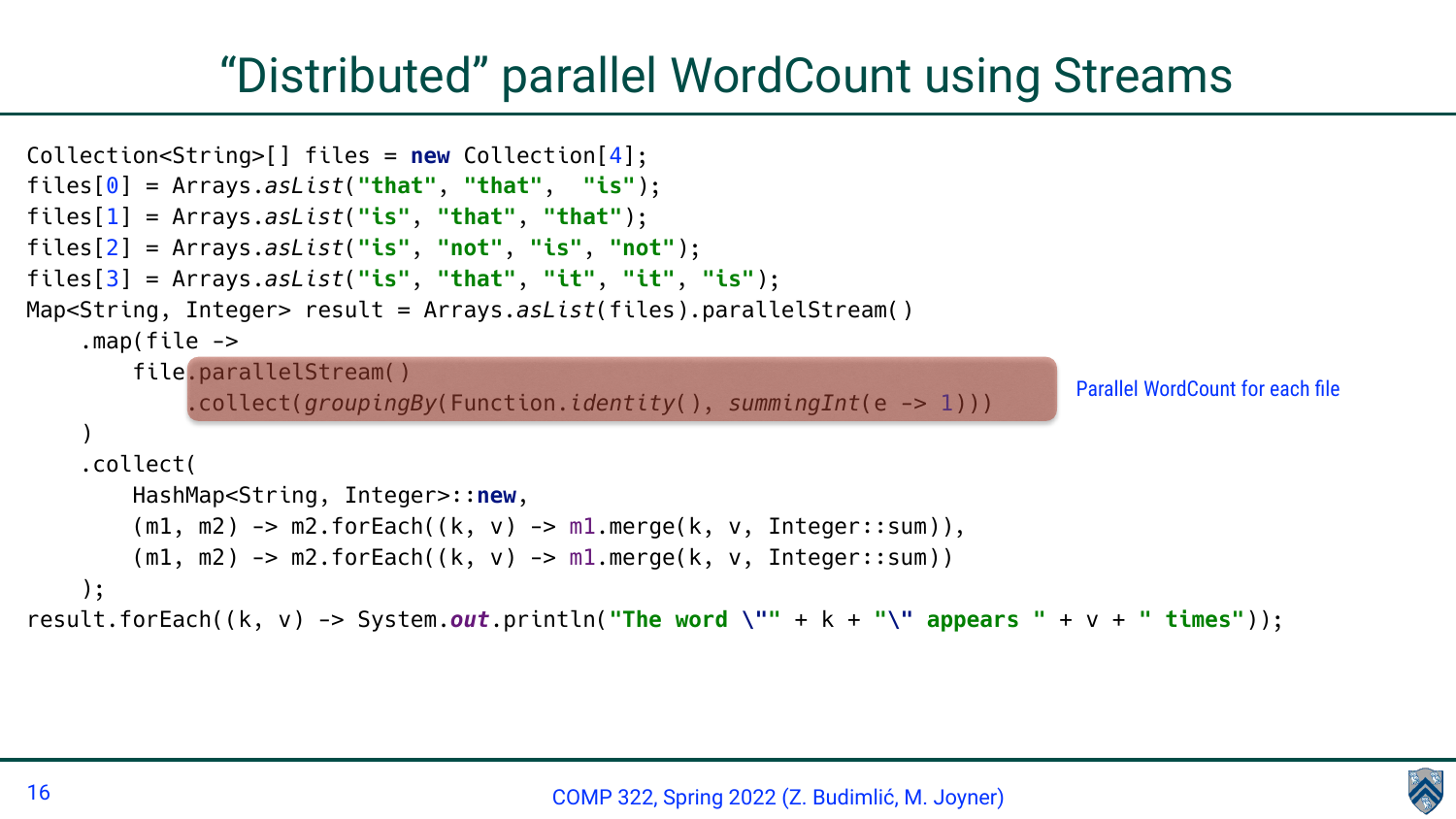Collection<String>[] files = **new** Collection[4]; files[0] = Arrays.*asList*(**"that"**, **"that"**, **"is"**); files[1] = Arrays.*asList*(**"is"**, **"that"**, **"that"**); files[2] = Arrays.*asList*(**"is"**, **"not"**, **"is"**, **"not"**); files[3] = Arrays.*asList*(**"is"**, **"that"**, **"it"**, **"it"**, **"is"**); Map<String, Integer> result = Arrays.*asList*(files).parallelStream() .map(file -> file.parallelStream() .collect(*groupingBy*(Function.*identity*(), *summingInt*(e -> 1))) ) .collect( HashMap<String, Integer>::**new**, (m1, m2) -> m2.forEach((k, v) -> m1.merge(k, v, Integer::sum)), (m1, m2) -> m2.forEach((k, v) -> m1.merge(k, v, Integer::sum)) ); result.forEach((k, v) -> System.*out*.println(**"The word \""** + k + **"\" appears "** + v + **" times"**));

COMP 322, Spring 2022 (Z. Budimlić, M. Joyner)



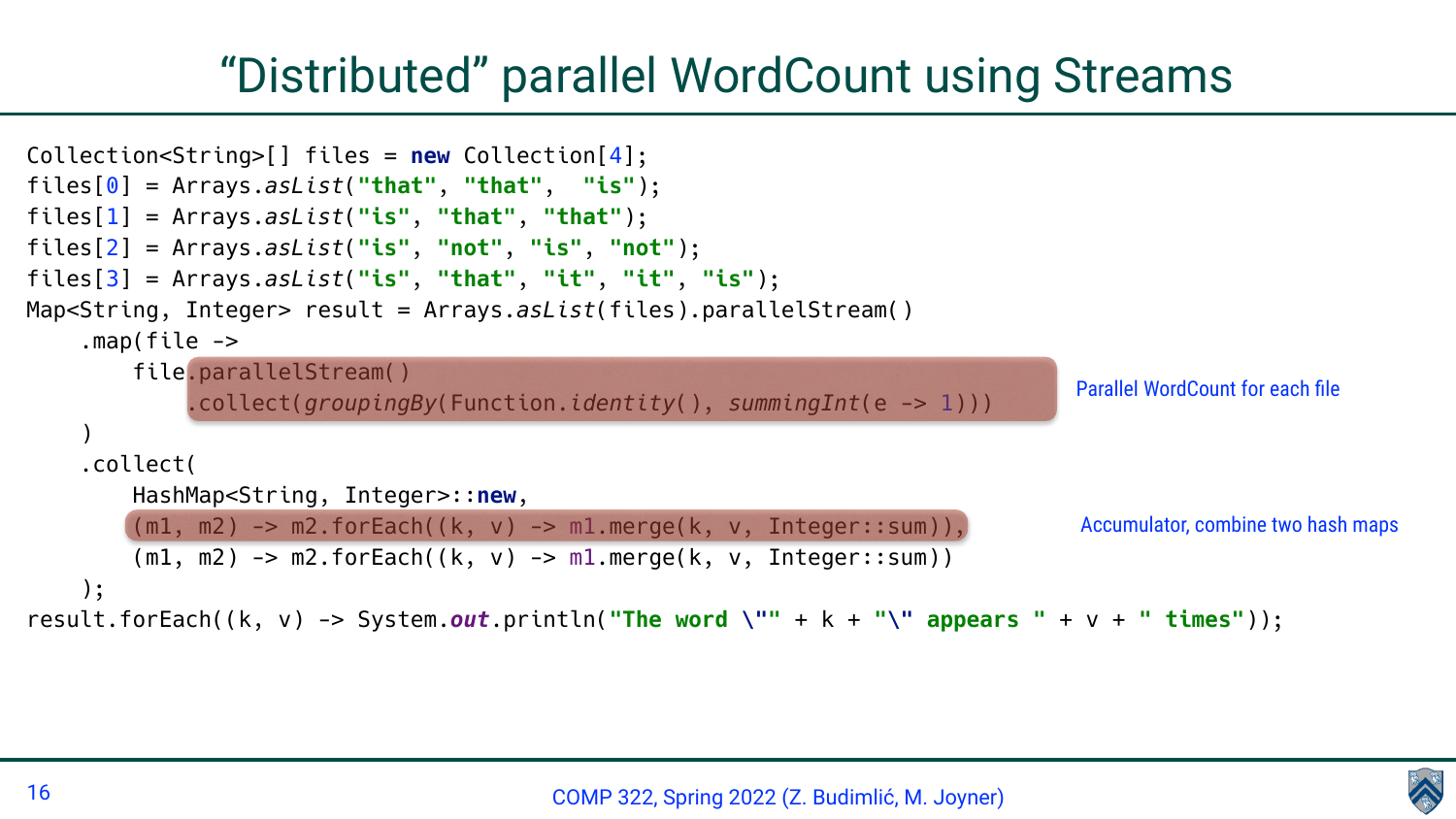Collection<String>[] files = **new** Collection[4]; files[0] = Arrays.*asList*(**"that"**, **"that"**, **"is"**); files[1] = Arrays.*asList*(**"is"**, **"that"**, **"that"**); files[2] = Arrays.*asList*(**"is"**, **"not"**, **"is"**, **"not"**); files[3] = Arrays.*asList*(**"is"**, **"that"**, **"it"**, **"it"**, **"is"**); Map<String, Integer> result = Arrays.*asList*(files).parallelStream() .map(file -> file.parallelStream() .collect(*groupingBy*(Function.*identity*(), *summingInt*(e -> 1))) ) .collect( HashMap<String, Integer>::**new**, (m1, m2) -> m2.forEach((k, v) -> m1.merge(k, v, Integer::sum)), (m1, m2) -> m2.forEach((k, v) -> m1.merge(k, v, Integer::sum)) ); result.forEach((k, v) -> System.*out*.println(**"The word \""** + k + **"\" appears "** + v + **" times"**));

COMP 322, Spring 2022 (Z. Budimlić, M. Joyner)



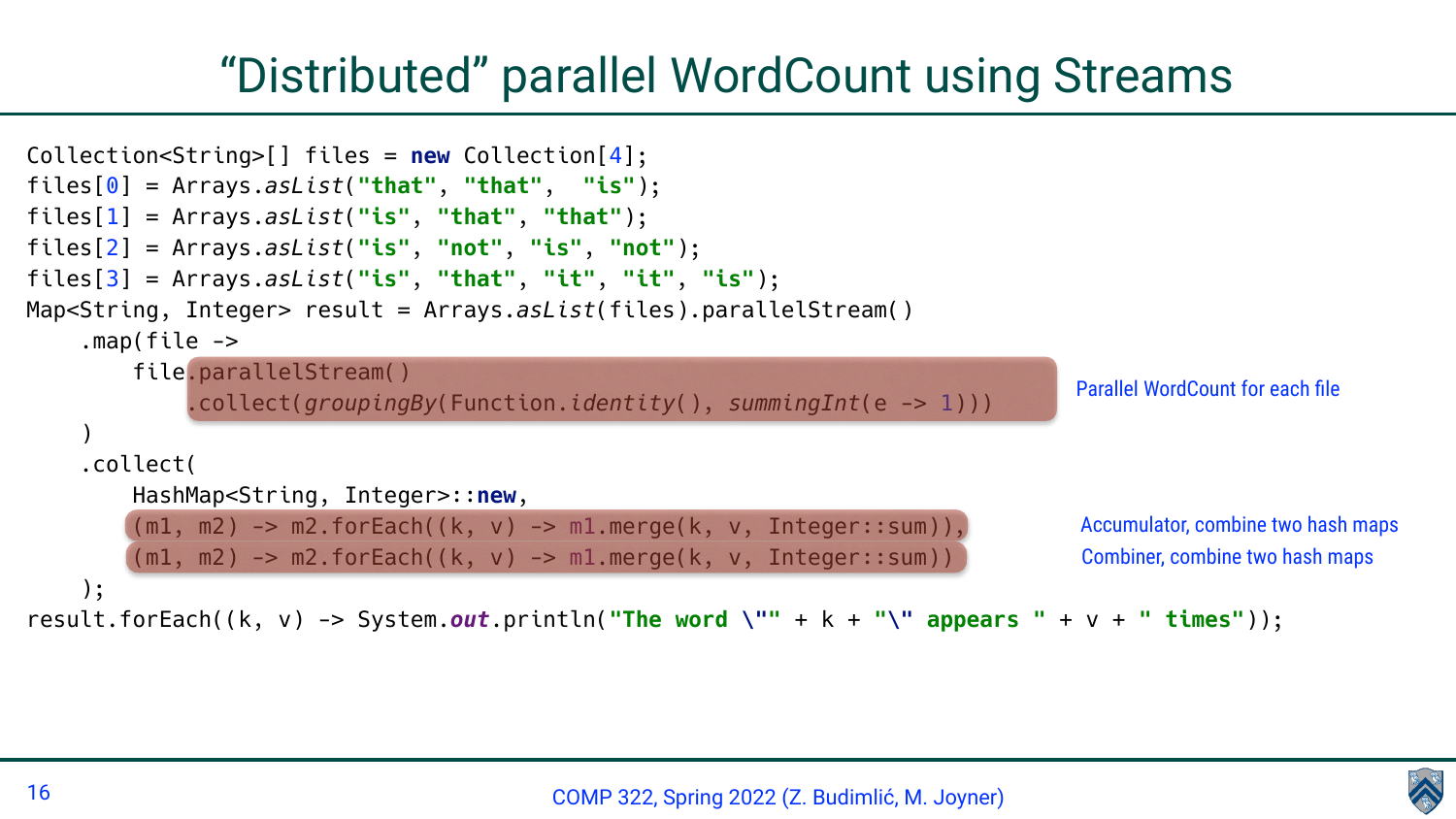```
Collection<String>[] files = new Collection[4];
files[0] = Arrays.asList("that", "that", "is");
files[1] = Arrays.asList("is", "that", "that");
files[2] = Arrays.asList("is", "not", "is", "not");
files[3] = Arrays.asList("is", "that", "it", "it", "is");
Map<String, Integer> result = Arrays.asList(files).parallelStream()
     .map(file -> 
         file.parallelStream()
              .collect(groupingBy(Function.identity(), summingInt(e -> 1)))
 )
     .collect(
         HashMap<String, Integer>::new,
         (m1, m2) -> m2.forEach((k, v) -> m1.merge(k, v, Integer::sum)),
         (m1, m2) -> m2.forEach((k, v) -> m1.merge(k, v, Integer::sum))
     );
result.forEach((k, v) -> System.out.println("The word \"" + k + "\" appears " + v + " times"));
          The word "that" appears 5 times
           The word "not" appears 2 times
          The word "is" appears 6 times
           The word "it" appears 2 times
```


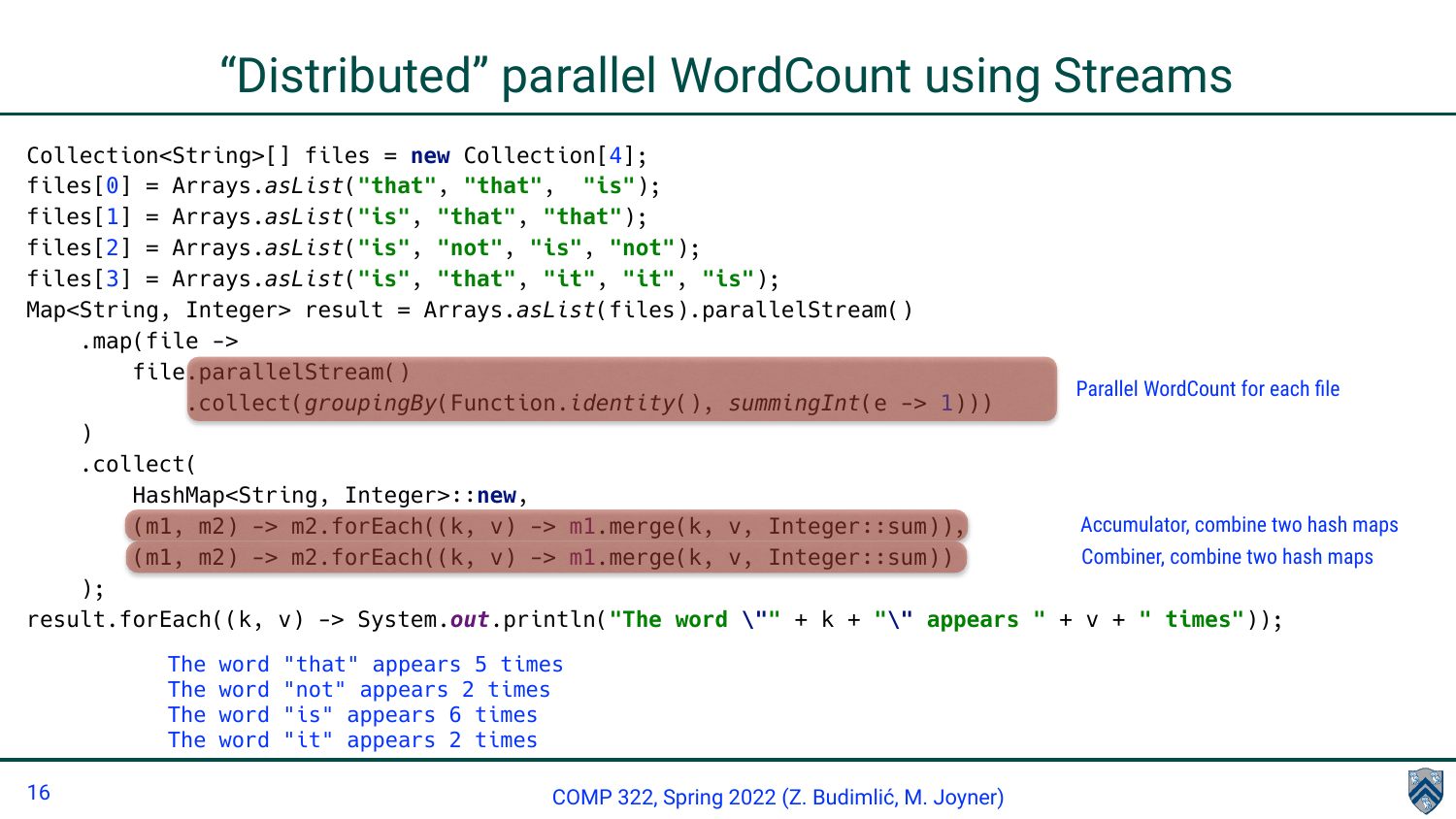

```
Collection<String>[] files = new Collection[4];
files[0] = Arrays.asList("that", "that", "is");
files[1] = Arrays.asList("is", "that", "that");
files[2] = Arrays.asList("is", "not", "is", "not");
files[3] = Arrays.asList("is", "that", "it", "it", "is");
Map<String, Integer> result = Arrays.asList(files).parallelStream()
     .map(file -> file.parallelStream()
         .collect(groupingBy(Function.identity(), summingInt(e -> 1)))
 )
     .collect(
         ConcurrentHashMap<String, Integer>::new,
        (m1, m2) \rightarrow m2.entrySet().parallelStream()
               .forEach(e -> m1.merge(e.getKey(), e.getValue(), Integer::sum)),
         (m1, m2) -> m2.entrySet().parallelStream()
             .forEach(e -> m1.merge(e.getKey(), e.getValue(), Integer::sum))
     );
result.forEach((k, v) -> System.out.println("The word \"" + k + "\" appears " + v + " times"));
```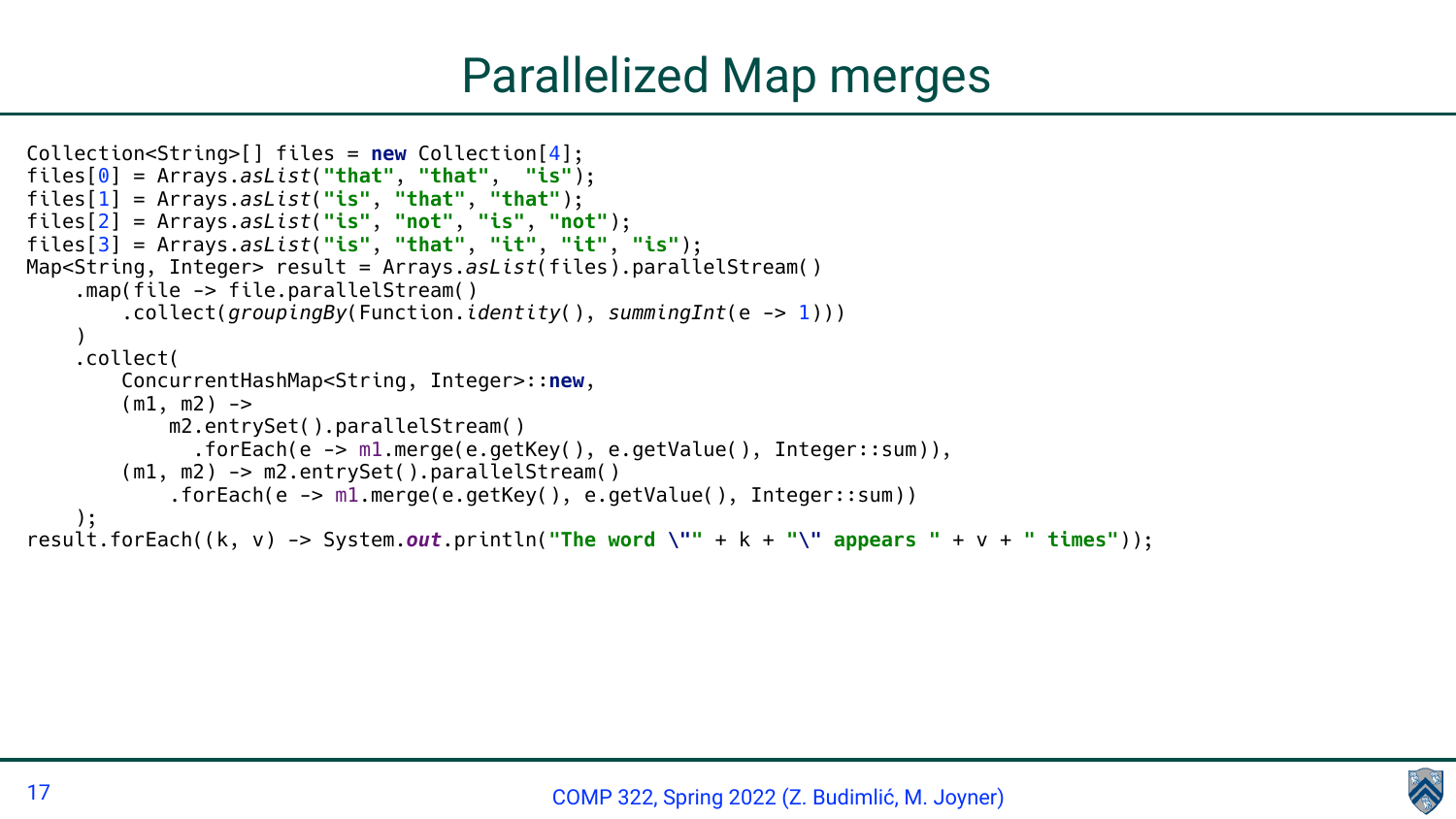Have to use a ConcurrentHashMap since we are doing the merge in parallel

COMP 322, Spring 2022 (Z. Budimlić, M. Joyner)



```
Collection<String>[] files = new Collection[4];
files[0] = Arrays.asList("that", "that", "is");
files[1] = Arrays.asList("is", "that", "that");
files[2] = Arrays.asList("is", "not", "is", "not");
files[3] = Arrays.asList("is", "that", "it", "it", "is");
Map<String, Integer> result = Arrays.asList(files).parallelStream()
     .map(file -> file.parallelStream()
         .collect(groupingBy(Function.identity(), summingInt(e -> 1)))
 )
     .collect(
         ConcurrentHashMap<String, Integer>::new,
        (m1, m2) \rightarrow m2.entrySet().parallelStream()
               .forEach(e -> m1.merge(e.getKey(), e.getValue(), Integer::sum)),
         (m1, m2) -> m2.entrySet().parallelStream()
             .forEach(e -> m1.merge(e.getKey(), e.getValue(), Integer::sum))
     );
result.forEach((k, v) -> System.out.println("The word \"" + k + "\" appears " + v + " times"));
```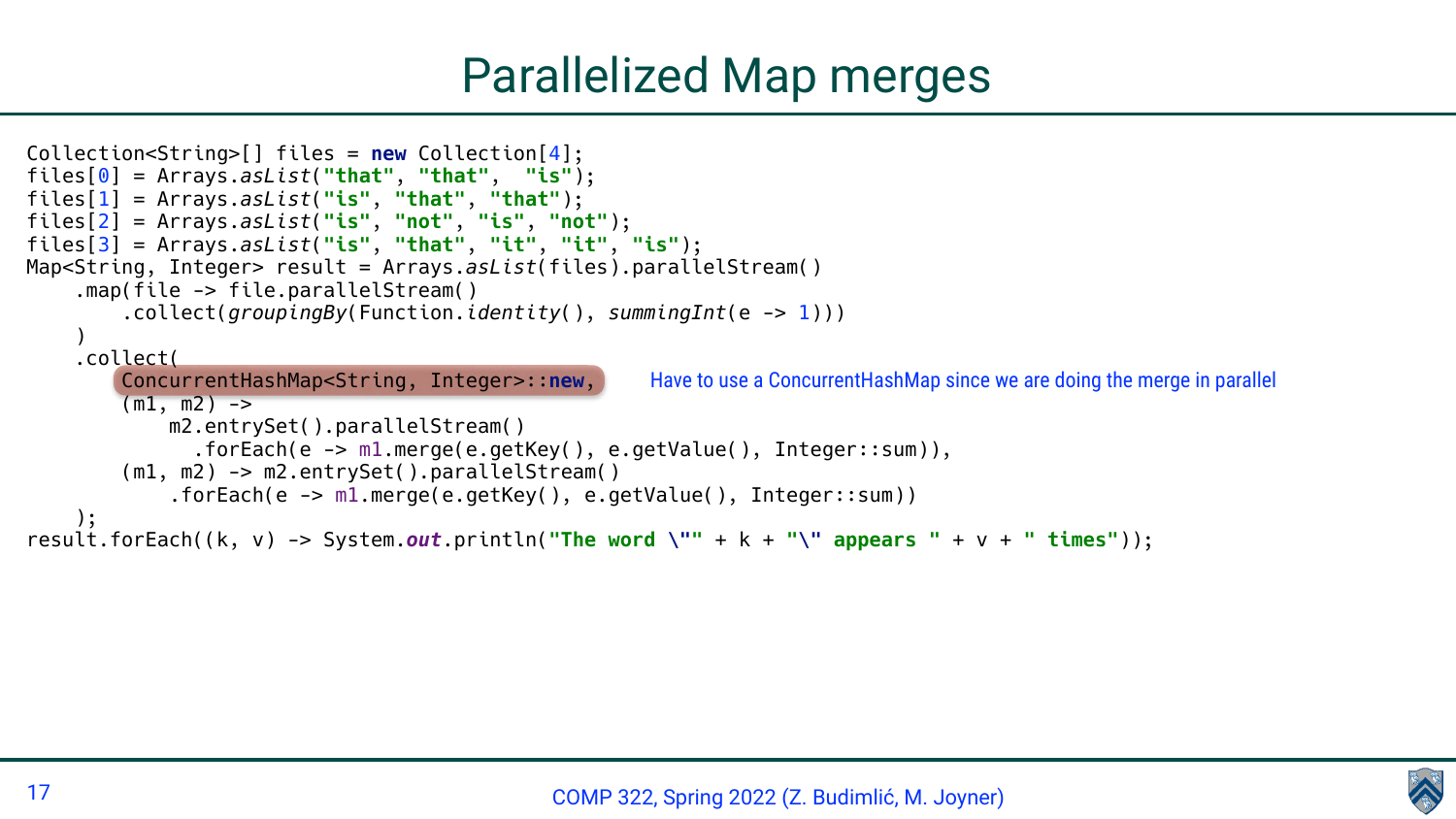Have to use a ConcurrentHashMap since we are doing the merge in parallel

COMP 322, Spring 2022 (Z. Budimlić, M. Joyner)





Accumulator, combine two hash maps in parallel

```
Collection<String>[] files = new Collection[4];
files[0] = Arrays.asList("that", "that", "is");
files[1] = Arrays.asList("is", "that", "that");
files[2] = Arrays.asList("is", "not", "is", "not");
files[3] = Arrays.asList("is", "that", "it", "it", "is");
Map<String, Integer> result = Arrays.asList(files).parallelStream()
     .map(file -> file.parallelStream()
         .collect(groupingBy(Function.identity(), summingInt(e -> 1)))
 )
     .collect(
         ConcurrentHashMap<String, Integer>::new,
        (m1, m2) \rightarrow m2.entrySet().parallelStream()
               .forEach(e -> m1.merge(e.getKey(), e.getValue(), Integer::sum)),
         (m1, m2) -> m2.entrySet().parallelStream()
             .forEach(e -> m1.merge(e.getKey(), e.getValue(), Integer::sum))
     );
result.forEach((k, v) -> System.out.println("The word \"" + k + "\" appears " + v + " times"));
```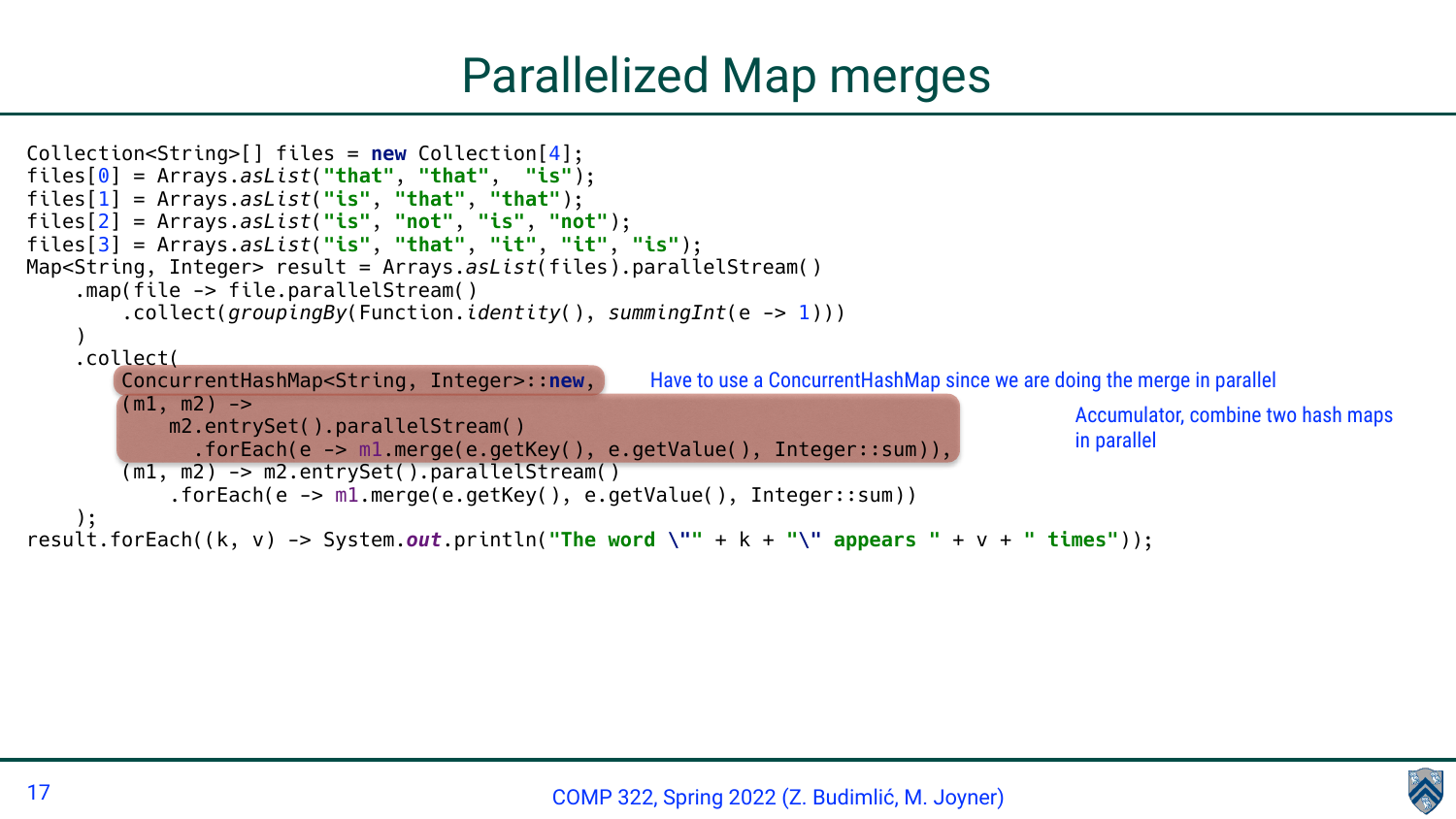Have to use a ConcurrentHashMap since we are doing the merge in parallel

COMP 322, Spring 2022 (Z. Budimlić, M. Joyner)





```
Accumulator, combine two hash maps
in parallel
Combiner, combine two hash maps
in parallel
```
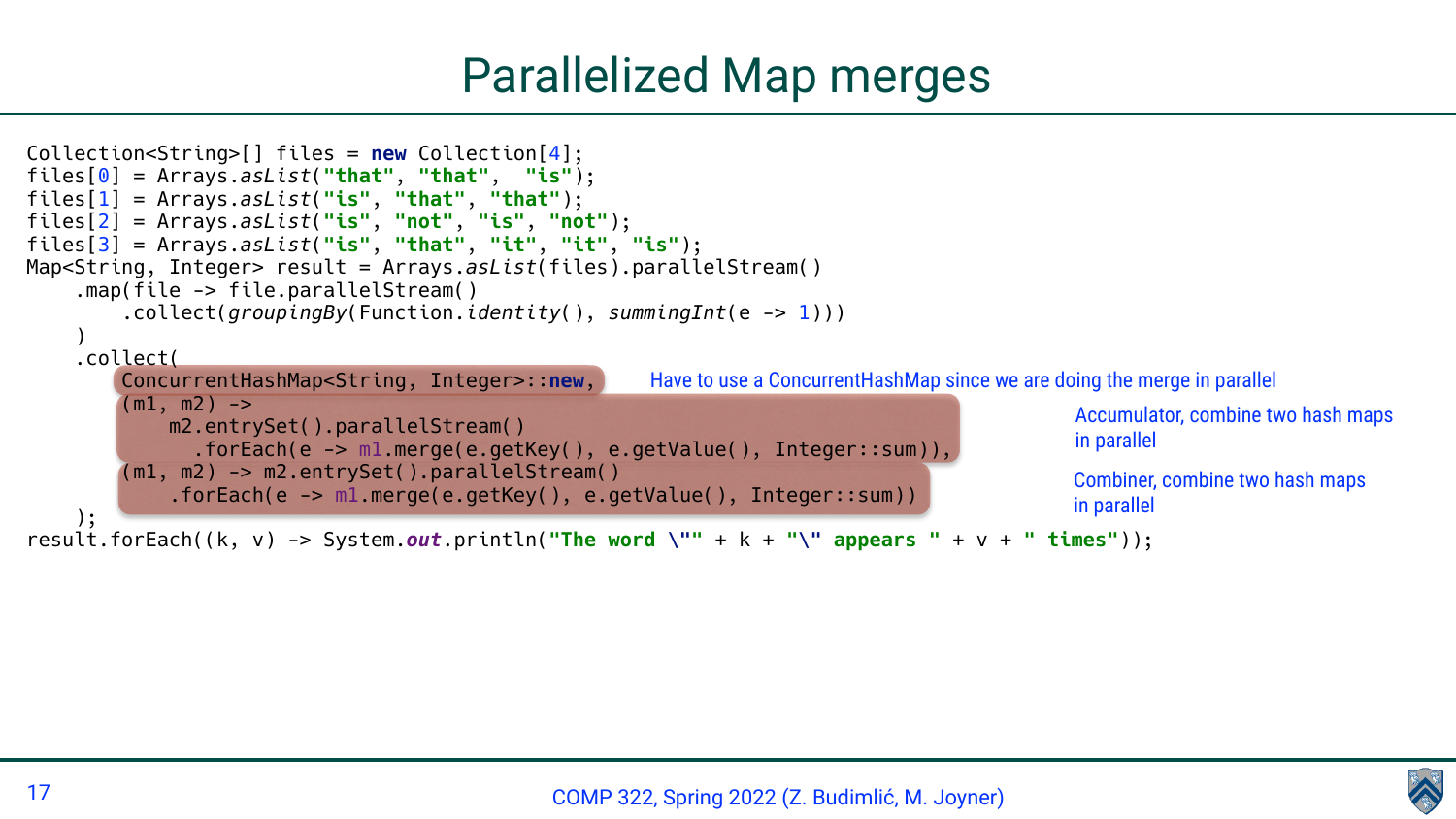



```
Have to use a ConcurrentHashMap since we are doing the merge in parallel
                                                                                             Accumulator, combine two hash maps
                                                                                             in parallel
                                                                                             Combiner, combine two hash maps
                                                                                             in parallel
           The word "that" appears 5 times
           The word "not" appears 2 times
           The word "is" appears 6 times
           The word "it" appears 2 times
Collection<String>[] files = new Collection[4];
files[0] = Arrays.asList("that", "that", "is");
files[1] = Arrays.asList("is", "that", "that");
files[2] = Arrays.asList("is", "not", "is", "not");
files[3] = Arrays.asList("is", "that", "it", "it", "is");
Map<String, Integer> result = Arrays.asList(files).parallelStream()
     .map(file -> file.parallelStream()
         .collect(groupingBy(Function.identity(), summingInt(e -> 1)))
 )
     .collect(
         ConcurrentHashMap<String, Integer>::new,
        (m1, m2) \rightarrow m2.entrySet().parallelStream()
                .forEach(e -> m1.merge(e.getKey(), e.getValue(), Integer::sum)),
         (m1, m2) -> m2.entrySet().parallelStream()
              .forEach(e -> m1.merge(e.getKey(), e.getValue(), Integer::sum))
     );
result.forEach((k, v) -> System.out.println("The word \"" + k + "\" appears " + v + " times"));
```